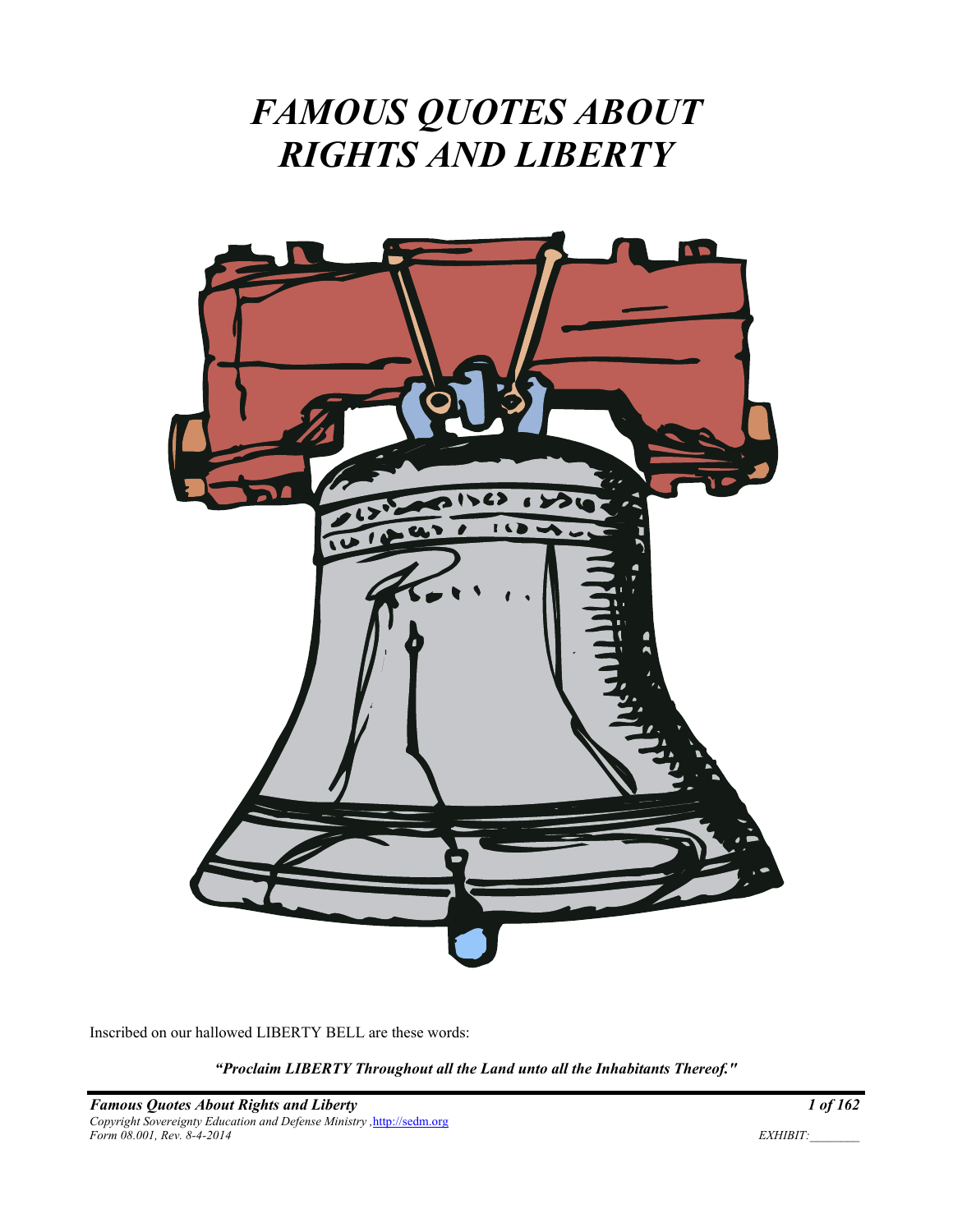#### **TABLE OF CONTENTS**

| 1  |                                                                      |  |
|----|----------------------------------------------------------------------|--|
| 2  |                                                                      |  |
| 3  |                                                                      |  |
| 4  |                                                                      |  |
| 5  | EQUALITY AND EQUAL PROTECTION (THE FOUNDATION OF ALL YOUR            |  |
|    |                                                                      |  |
| 6  |                                                                      |  |
| 7  |                                                                      |  |
| 8  |                                                                      |  |
| 9  |                                                                      |  |
| 10 |                                                                      |  |
| 11 |                                                                      |  |
|    |                                                                      |  |
|    |                                                                      |  |
|    |                                                                      |  |
|    |                                                                      |  |
|    |                                                                      |  |
|    |                                                                      |  |
|    |                                                                      |  |
|    |                                                                      |  |
|    |                                                                      |  |
|    |                                                                      |  |
|    | 21.1                                                                 |  |
|    | 21.2                                                                 |  |
|    |                                                                      |  |
|    |                                                                      |  |
|    |                                                                      |  |
|    |                                                                      |  |
|    |                                                                      |  |
|    | 24 THE NEW WORLD ORDER CONSPIRACY: THE COUNCIL ON FOREIGN RELATIONS, |  |
|    |                                                                      |  |
|    | 25 THE ALLEGEDLY "FREE" AND SO-CALLED "WATCHDOG" PRESS  159          |  |
|    |                                                                      |  |
|    |                                                                      |  |
|    |                                                                      |  |

### **TABLE OF AUTHORITIES**

#### **Constitutional Provisions**

**Famous Quotes About Rights and Liberty**<br>Copyright Sovereignty Education and Defense Ministry, http://sedm.org<br>Form 08.001, Rev. 8-4-2014

 $2$  of 162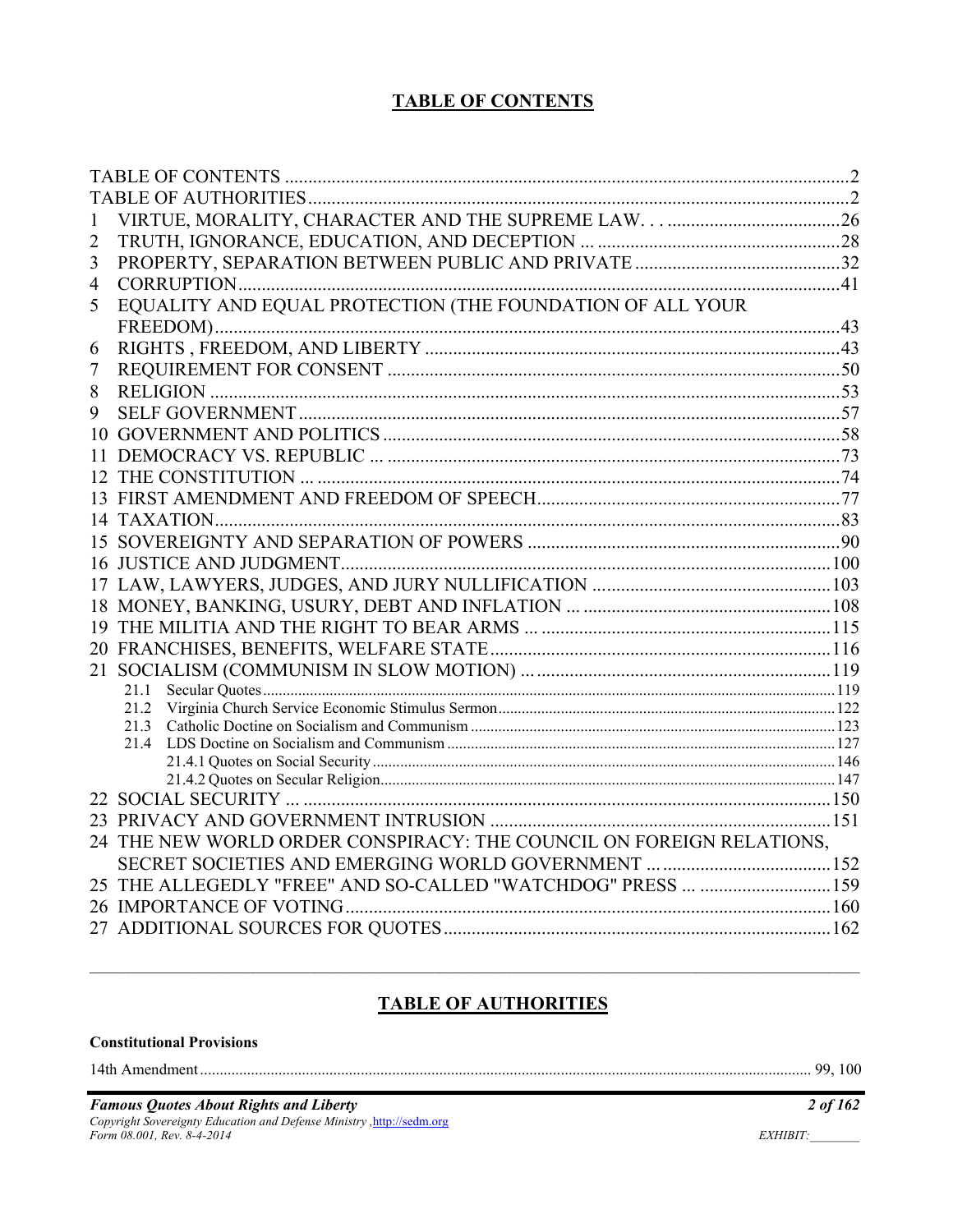#### **Statutes**

#### **Cases**

| Atlas Roofing Co. v. Occupational Safety and Health Review Comm'n, 430 U.S. 442, 450, n. 7, 97 S.Ct. 1261, 1266, n. 7, |  |
|------------------------------------------------------------------------------------------------------------------------|--|
|                                                                                                                        |  |
|                                                                                                                        |  |
|                                                                                                                        |  |
|                                                                                                                        |  |
|                                                                                                                        |  |
|                                                                                                                        |  |
|                                                                                                                        |  |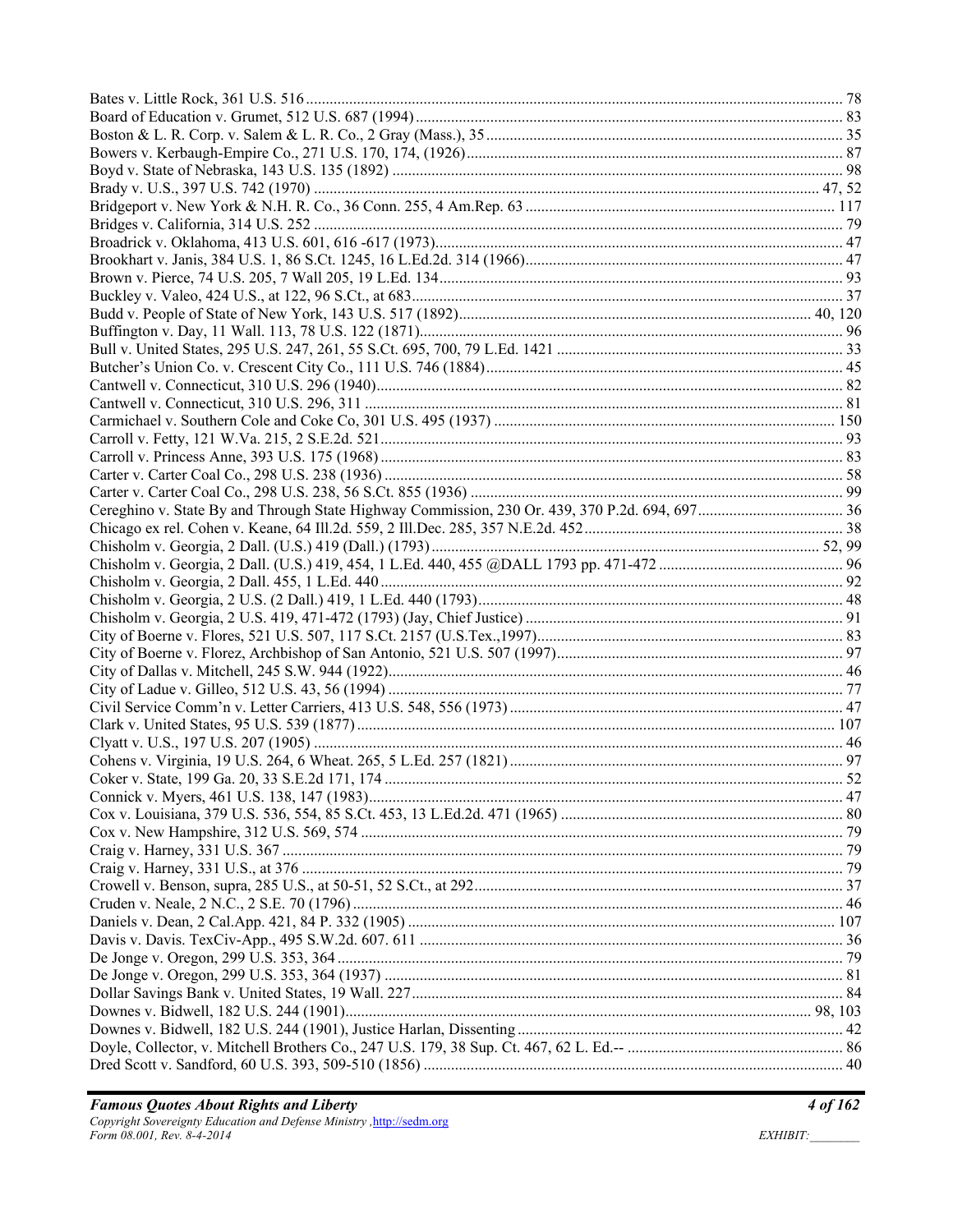| Estate of Hemingway v. Random House, Inc., 23 N.Y.2d. 341, 348, 296 N.Y.S.2d. 771, 776, 244 N.E.2d. 250, 255 (1968) |  |
|---------------------------------------------------------------------------------------------------------------------|--|
|                                                                                                                     |  |
|                                                                                                                     |  |
|                                                                                                                     |  |
|                                                                                                                     |  |
|                                                                                                                     |  |
|                                                                                                                     |  |
|                                                                                                                     |  |
|                                                                                                                     |  |
|                                                                                                                     |  |
|                                                                                                                     |  |
|                                                                                                                     |  |
|                                                                                                                     |  |
|                                                                                                                     |  |
|                                                                                                                     |  |
|                                                                                                                     |  |
|                                                                                                                     |  |
|                                                                                                                     |  |
|                                                                                                                     |  |
|                                                                                                                     |  |
|                                                                                                                     |  |
|                                                                                                                     |  |
|                                                                                                                     |  |
|                                                                                                                     |  |
|                                                                                                                     |  |
|                                                                                                                     |  |
|                                                                                                                     |  |
|                                                                                                                     |  |
|                                                                                                                     |  |
|                                                                                                                     |  |
|                                                                                                                     |  |
|                                                                                                                     |  |
|                                                                                                                     |  |
| Harper & Row Publishers, Inc. v. Nation Enterprises, 471 U.S. 539, 559, 105 S.Ct. 2218, 85 L.Ed.2d. 588 (1985) 78   |  |
|                                                                                                                     |  |
|                                                                                                                     |  |
|                                                                                                                     |  |
|                                                                                                                     |  |
|                                                                                                                     |  |
|                                                                                                                     |  |
|                                                                                                                     |  |
|                                                                                                                     |  |
|                                                                                                                     |  |
|                                                                                                                     |  |
| International News Service v. Associated Press, 248 U.S. 215, 250 (1918) (dissenting opinion)  35, 40, 44           |  |
|                                                                                                                     |  |
|                                                                                                                     |  |
|                                                                                                                     |  |
|                                                                                                                     |  |
|                                                                                                                     |  |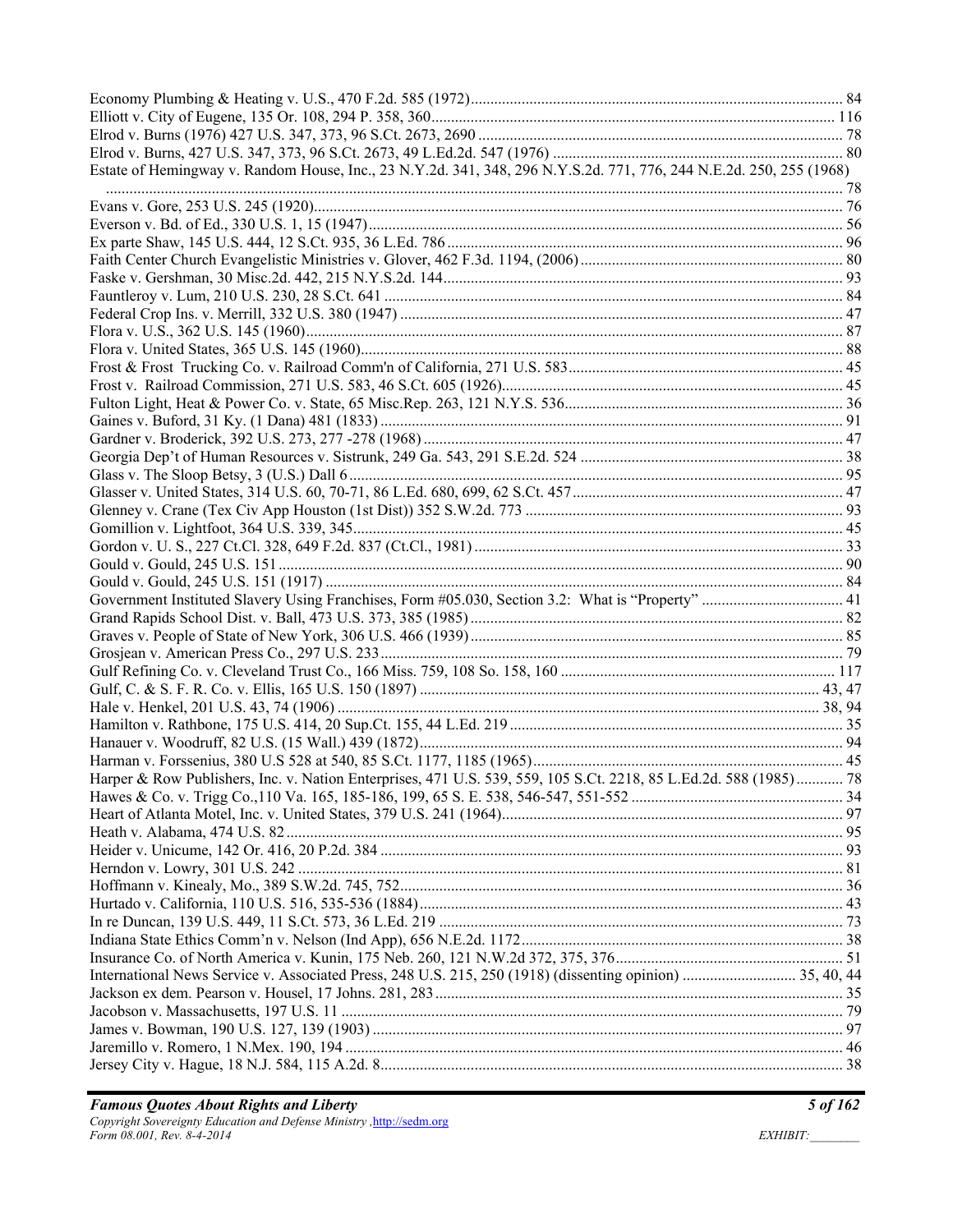| John Quincy Adams, Letters of John Quincy Adams to His Son on the Bible and Its Teachings (Auburn: James M. Alden, |  |
|--------------------------------------------------------------------------------------------------------------------|--|
|                                                                                                                    |  |
|                                                                                                                    |  |
|                                                                                                                    |  |
|                                                                                                                    |  |
|                                                                                                                    |  |
|                                                                                                                    |  |
|                                                                                                                    |  |
|                                                                                                                    |  |
|                                                                                                                    |  |
|                                                                                                                    |  |
|                                                                                                                    |  |
|                                                                                                                    |  |
|                                                                                                                    |  |
|                                                                                                                    |  |
|                                                                                                                    |  |
|                                                                                                                    |  |
|                                                                                                                    |  |
|                                                                                                                    |  |
|                                                                                                                    |  |
|                                                                                                                    |  |
|                                                                                                                    |  |
|                                                                                                                    |  |
|                                                                                                                    |  |
|                                                                                                                    |  |
|                                                                                                                    |  |
|                                                                                                                    |  |
|                                                                                                                    |  |
|                                                                                                                    |  |
|                                                                                                                    |  |
|                                                                                                                    |  |
|                                                                                                                    |  |
|                                                                                                                    |  |
|                                                                                                                    |  |
|                                                                                                                    |  |
|                                                                                                                    |  |
|                                                                                                                    |  |
|                                                                                                                    |  |
|                                                                                                                    |  |
|                                                                                                                    |  |
|                                                                                                                    |  |
|                                                                                                                    |  |
|                                                                                                                    |  |
|                                                                                                                    |  |
|                                                                                                                    |  |
|                                                                                                                    |  |
|                                                                                                                    |  |
|                                                                                                                    |  |
|                                                                                                                    |  |
|                                                                                                                    |  |
|                                                                                                                    |  |
|                                                                                                                    |  |
|                                                                                                                    |  |
|                                                                                                                    |  |
|                                                                                                                    |  |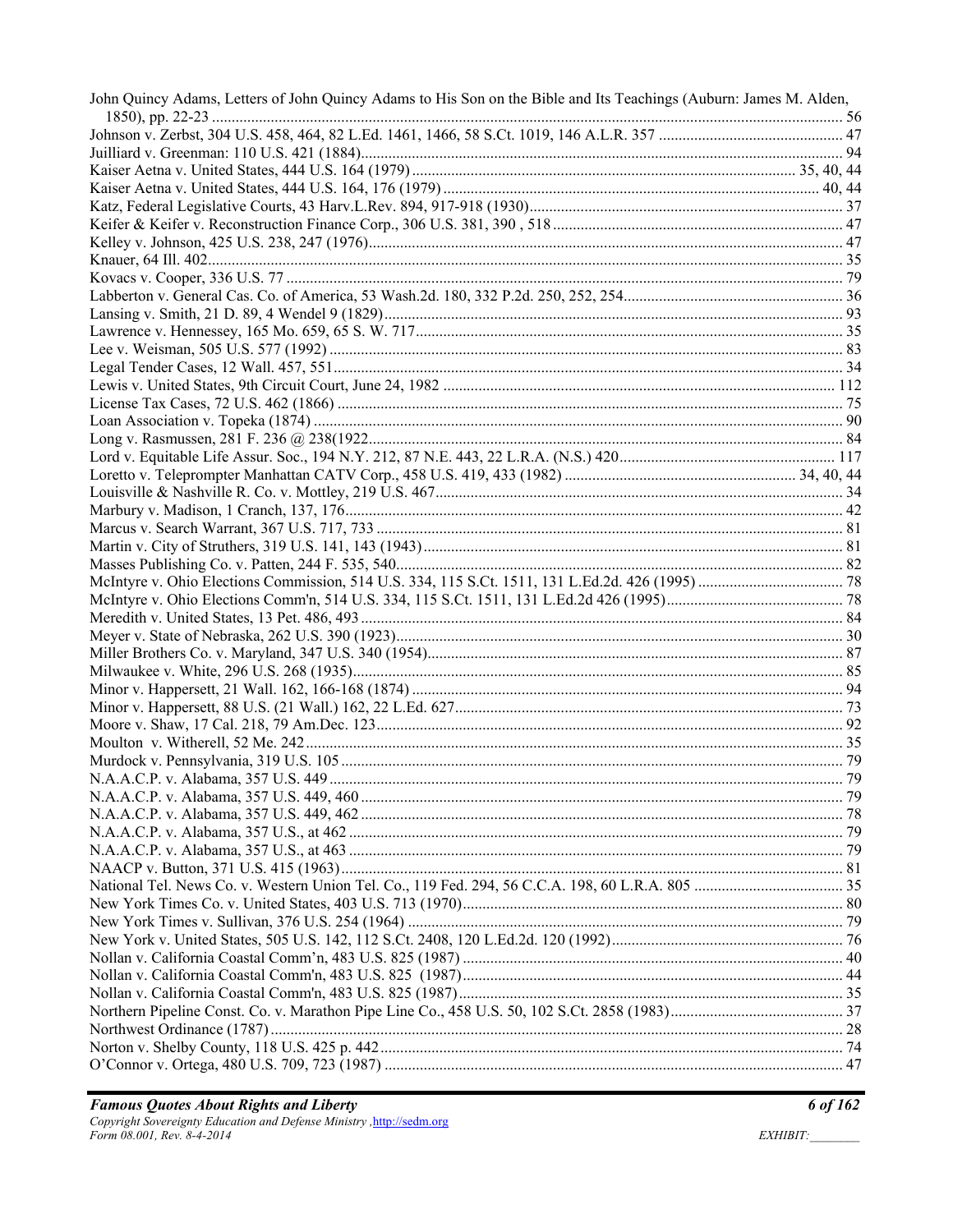| Pollock v. Farmers' Loan & T. Co., 157 U.S. 429, 29 L.Ed. 759, 15 Sup.St.Rep. 673, 158 U.S. 601, 39 L.Ed. 1108, 15 Sup. |  |
|-------------------------------------------------------------------------------------------------------------------------|--|
|                                                                                                                         |  |
|                                                                                                                         |  |
|                                                                                                                         |  |
|                                                                                                                         |  |
|                                                                                                                         |  |
|                                                                                                                         |  |
|                                                                                                                         |  |
|                                                                                                                         |  |
|                                                                                                                         |  |
|                                                                                                                         |  |
|                                                                                                                         |  |
|                                                                                                                         |  |
|                                                                                                                         |  |
|                                                                                                                         |  |
|                                                                                                                         |  |
|                                                                                                                         |  |
|                                                                                                                         |  |
|                                                                                                                         |  |
|                                                                                                                         |  |
|                                                                                                                         |  |
|                                                                                                                         |  |
|                                                                                                                         |  |
|                                                                                                                         |  |
|                                                                                                                         |  |
|                                                                                                                         |  |
|                                                                                                                         |  |
|                                                                                                                         |  |
|                                                                                                                         |  |
|                                                                                                                         |  |
|                                                                                                                         |  |
|                                                                                                                         |  |
|                                                                                                                         |  |
|                                                                                                                         |  |
|                                                                                                                         |  |
|                                                                                                                         |  |
|                                                                                                                         |  |
|                                                                                                                         |  |
|                                                                                                                         |  |
|                                                                                                                         |  |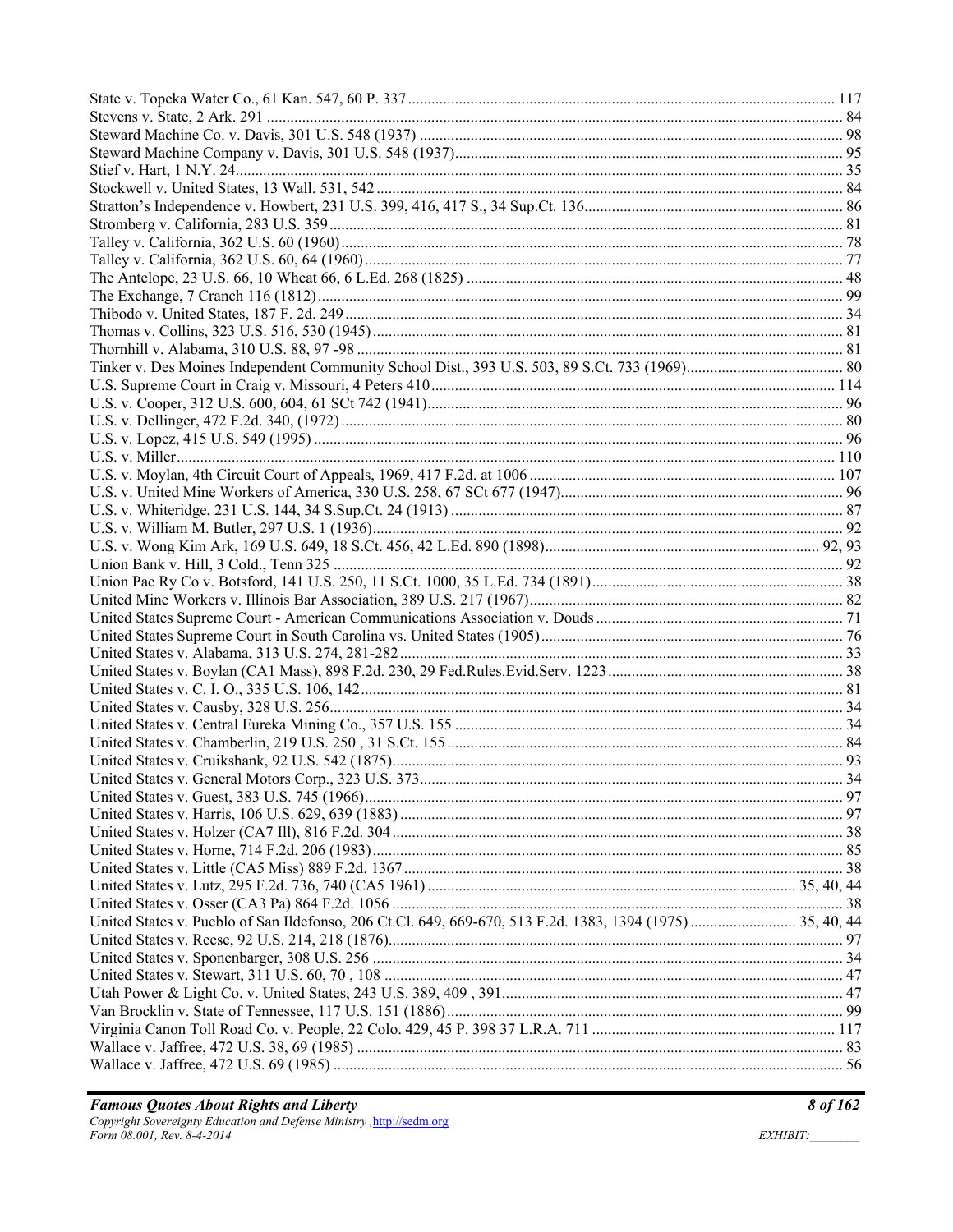#### **Other Authorities**

| "Radio message to the Katholikentag of Vienna," September 14, 1952 in Discorsi e Radiomessaggi, vol. XIV, p. 314 125 |  |
|----------------------------------------------------------------------------------------------------------------------|--|
|                                                                                                                      |  |
|                                                                                                                      |  |
|                                                                                                                      |  |
|                                                                                                                      |  |
|                                                                                                                      |  |
|                                                                                                                      |  |
|                                                                                                                      |  |
|                                                                                                                      |  |
|                                                                                                                      |  |
|                                                                                                                      |  |
|                                                                                                                      |  |
|                                                                                                                      |  |
|                                                                                                                      |  |
|                                                                                                                      |  |
|                                                                                                                      |  |
|                                                                                                                      |  |
|                                                                                                                      |  |
|                                                                                                                      |  |
|                                                                                                                      |  |
|                                                                                                                      |  |
|                                                                                                                      |  |
|                                                                                                                      |  |
| Alexander Hamilton, The Papers of Alexander Hamilton, Harold C. Syrett, ed. (New York, Columbia University Press,    |  |
|                                                                                                                      |  |
|                                                                                                                      |  |
|                                                                                                                      |  |
|                                                                                                                      |  |
|                                                                                                                      |  |
|                                                                                                                      |  |
|                                                                                                                      |  |
|                                                                                                                      |  |
|                                                                                                                      |  |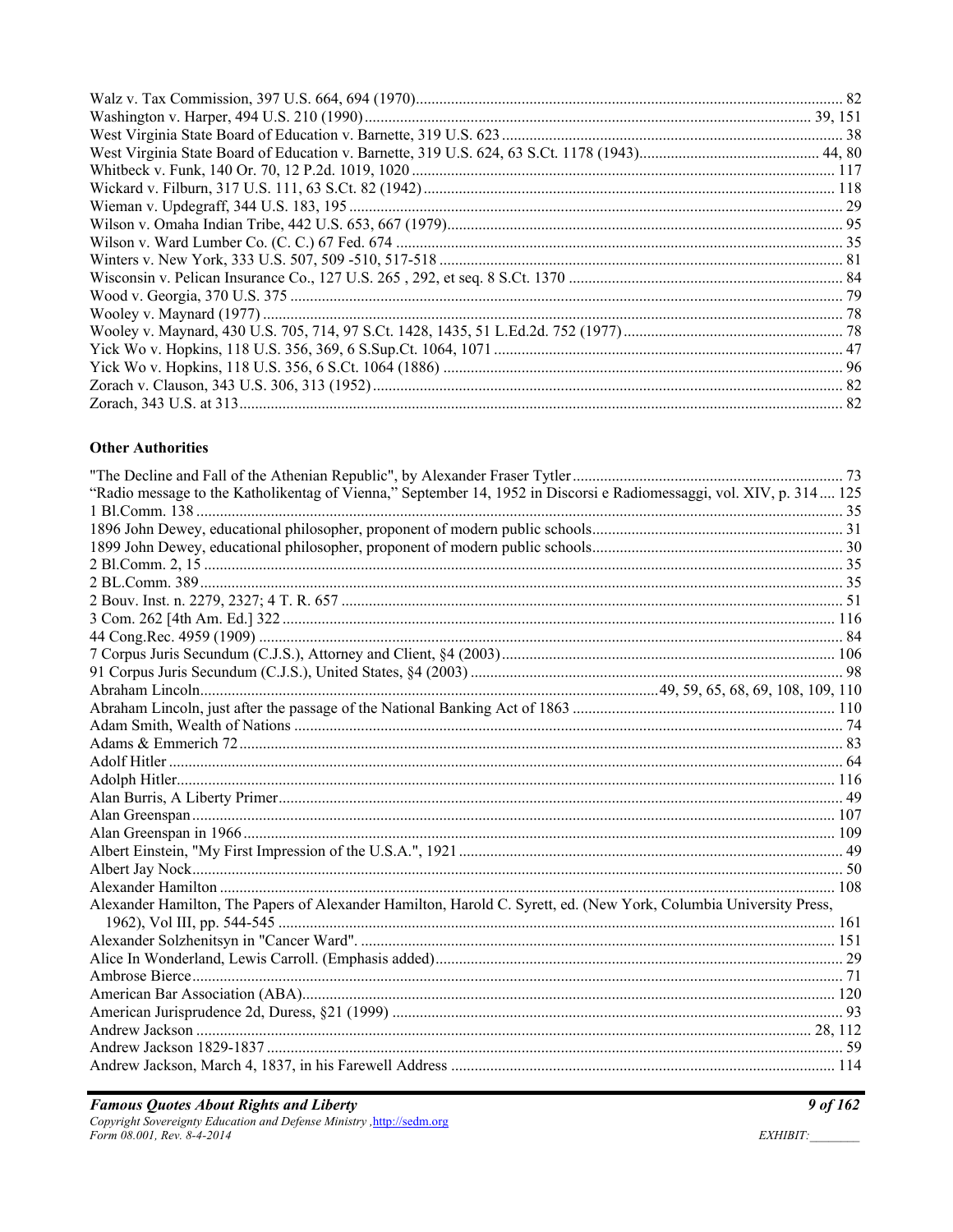| Apostle Bruce R. McConkie, A NEW WITNESS FOR THE ARTICLES OF FAITH, p. 626, 1985  131                                    |  |
|--------------------------------------------------------------------------------------------------------------------------|--|
|                                                                                                                          |  |
|                                                                                                                          |  |
|                                                                                                                          |  |
|                                                                                                                          |  |
|                                                                                                                          |  |
| Apostle Ezra Taft Benson, President of the Quorum of the Twelve Apostles, "Jesus Christ-Gifts and Expectations," New     |  |
|                                                                                                                          |  |
|                                                                                                                          |  |
| Apostolic Letter Notre Charge Apostolique ("Our Apostolic Mandate") to the French Bishops, August 15, 1910,              |  |
|                                                                                                                          |  |
|                                                                                                                          |  |
|                                                                                                                          |  |
|                                                                                                                          |  |
|                                                                                                                          |  |
|                                                                                                                          |  |
|                                                                                                                          |  |
|                                                                                                                          |  |
|                                                                                                                          |  |
|                                                                                                                          |  |
|                                                                                                                          |  |
|                                                                                                                          |  |
|                                                                                                                          |  |
|                                                                                                                          |  |
|                                                                                                                          |  |
| Be "Not Ashamed of the Gospel of Christ" President Stephen L Richards, First Counselor in the First Presidency,          |  |
|                                                                                                                          |  |
|                                                                                                                          |  |
|                                                                                                                          |  |
|                                                                                                                          |  |
| Benjamin Disraeli, first Prime Minister of England, in a novel he published in 1844 called Coningsby, the New Generation |  |
|                                                                                                                          |  |
|                                                                                                                          |  |
|                                                                                                                          |  |
|                                                                                                                          |  |
| Benjamin Rush, Essays, Literary, Moral and Philosophical (Philadelphia: Printed by Thomas and William Bradford, 1806),   |  |
| Benjamin Rush, Essays, Literary, Moral and Philosophical (Philadelphia: Thomas and William Bradford, 1806), p. 8;        |  |
|                                                                                                                          |  |
| Benjamin Rush, Letters of Benjamin Rush, L. H. Butterfield, editor (Princeton, NJ: Princeton University Press, 1951), p. |  |
|                                                                                                                          |  |
|                                                                                                                          |  |
| Bernard C. Steiner, One Hundred and Ten Years of Bible Society Work in Maryland, 1810-1920 (Maryland Bible Society,      |  |
|                                                                                                                          |  |
| Bernard C. Steiner, The Life and Correspondence of James McHenry (Cleveland: The Burrows Brothers, 1907), p. 475. In     |  |
|                                                                                                                          |  |
|                                                                                                                          |  |
|                                                                                                                          |  |
|                                                                                                                          |  |
|                                                                                                                          |  |
|                                                                                                                          |  |
|                                                                                                                          |  |
|                                                                                                                          |  |
|                                                                                                                          |  |
|                                                                                                                          |  |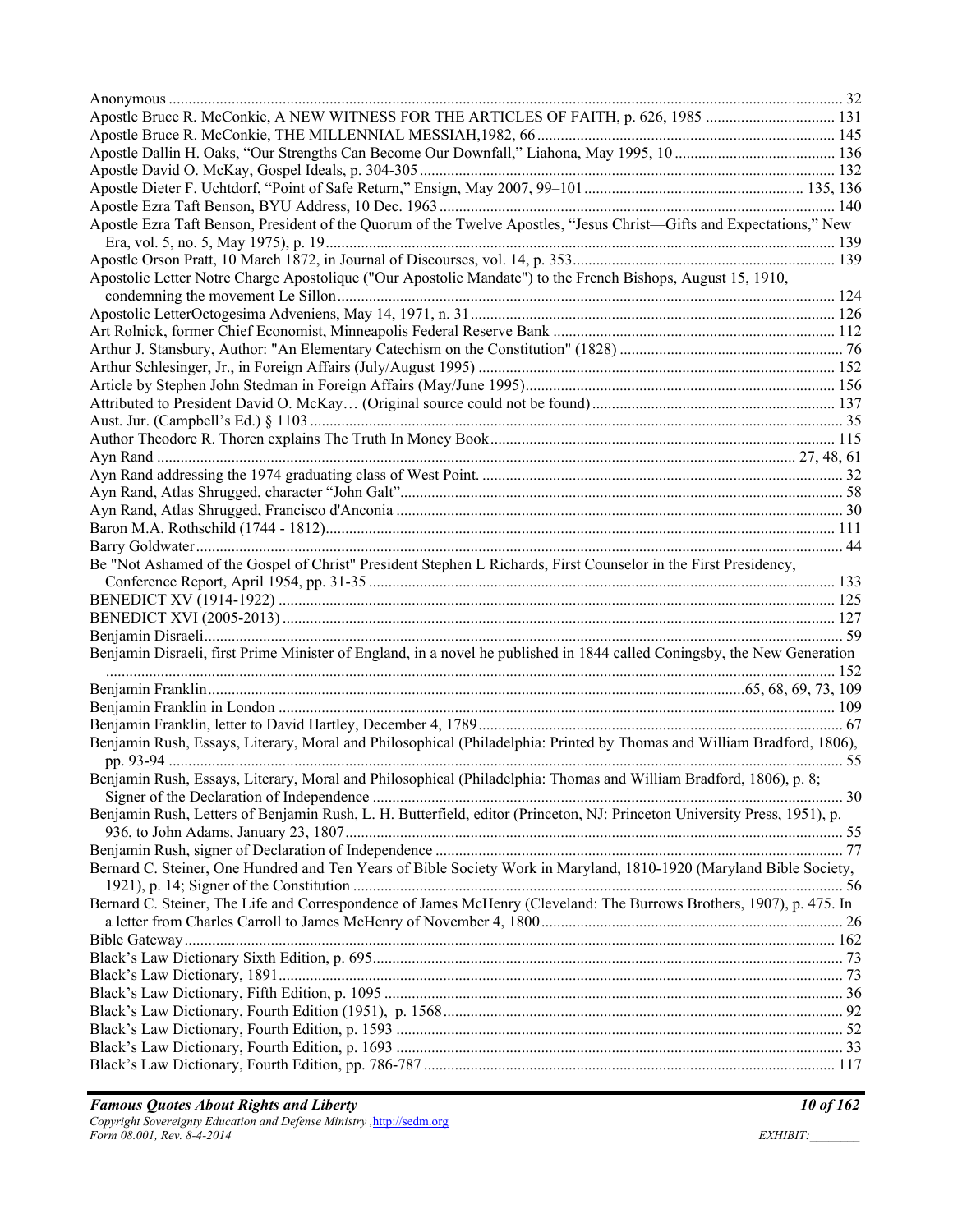| Chester M. Pierce, Harvard University psychiatrist, at a 1973 International Education Seminar, as quoted in "Educating For |  |
|----------------------------------------------------------------------------------------------------------------------------|--|
|                                                                                                                            |  |
| Chester Ward, Rear Admiral and former Navy Judge Advocate 1956 - 1960 and CFR member for 15 years  158                     |  |
|                                                                                                                            |  |
|                                                                                                                            |  |
|                                                                                                                            |  |
|                                                                                                                            |  |
|                                                                                                                            |  |
|                                                                                                                            |  |
|                                                                                                                            |  |
| Colonel Edward Mandell House, stated in a private meeting with Woodrow Wilson(President 1913 - 1921) 109                   |  |
|                                                                                                                            |  |
|                                                                                                                            |  |
|                                                                                                                            |  |
|                                                                                                                            |  |
|                                                                                                                            |  |
|                                                                                                                            |  |
|                                                                                                                            |  |
|                                                                                                                            |  |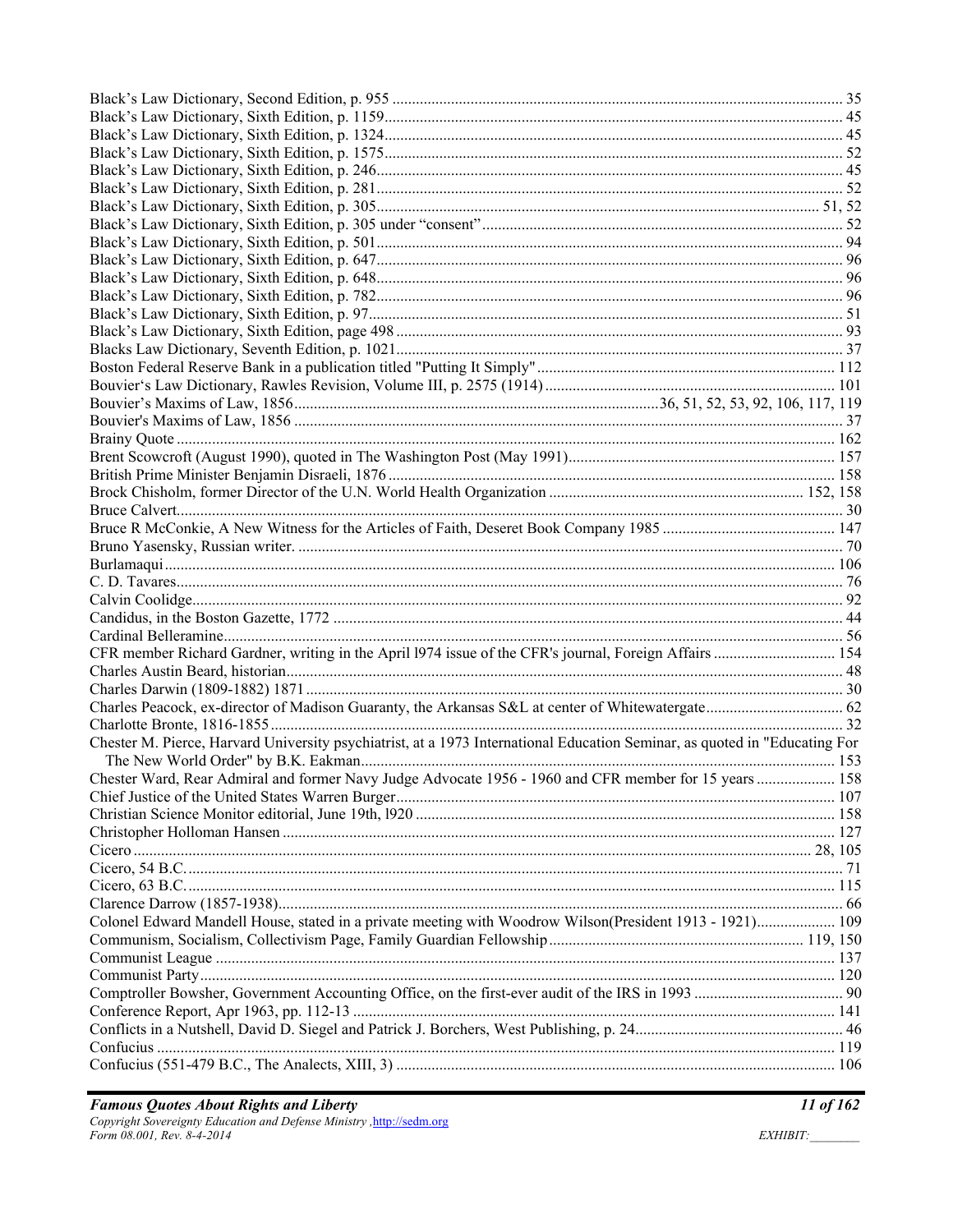| Congressman Charles McFadden, Chairman, House Banking and Currency Committee, June 10, 1932 112                         |  |
|-------------------------------------------------------------------------------------------------------------------------|--|
| Congressman Larry P. McDonald, 1976, killed in the Korean Airlines 747 that was shot down by the Soviets 153            |  |
|                                                                                                                         |  |
|                                                                                                                         |  |
|                                                                                                                         |  |
|                                                                                                                         |  |
|                                                                                                                         |  |
|                                                                                                                         |  |
|                                                                                                                         |  |
| Daniel Webster, The Works of Daniel Webster (Boston: Little, Brown, and Company, 1853), Vol. II, p. 108  161            |  |
|                                                                                                                         |  |
| Daniel Webster, The Writings and Speeches of Daniel Webster (Boston: Little, Brown, & Company, 1903), Vol. XIII, p.     |  |
|                                                                                                                         |  |
|                                                                                                                         |  |
|                                                                                                                         |  |
|                                                                                                                         |  |
|                                                                                                                         |  |
|                                                                                                                         |  |
|                                                                                                                         |  |
| David Rockefeller, in an address given to Catherine Graham, publisher of The Washington Post and other media luminaries |  |
| in attendance in Baden Baden, Germany at the June 1991 annual meeting of the world elite Bilderberg Group  160          |  |
|                                                                                                                         |  |
|                                                                                                                         |  |
|                                                                                                                         |  |
|                                                                                                                         |  |
| Dorcas Hardy, former Social Security Commissioner and author of "Social Insecurity", quoted in the December 1995        |  |
|                                                                                                                         |  |
| Dr. Augustus O. Thomas, president of the World Federation of Education Associations (August 1927), quoted in the book   |  |
|                                                                                                                         |  |
|                                                                                                                         |  |
|                                                                                                                         |  |
| Dr. Carroll Quigley, Professor of International Relations, Georgetown University Foreign Service School, Washington,    |  |
|                                                                                                                         |  |
|                                                                                                                         |  |
|                                                                                                                         |  |
|                                                                                                                         |  |
|                                                                                                                         |  |
| Dwight E. Avis, former head of the Alcohol and Tobacco Tax Division of the IRS, testifying before a House Ways and      |  |
|                                                                                                                         |  |
| Dwight E. Avis, former head of the Alcohol and Tobacco Tax Division of the IRS, testifying before a House Ways and      |  |
|                                                                                                                         |  |
| E. S. Savas, a management professor at Baruch College in New York who advised Giuliani during the campaign  121         |  |
|                                                                                                                         |  |
|                                                                                                                         |  |
|                                                                                                                         |  |
|                                                                                                                         |  |
|                                                                                                                         |  |
|                                                                                                                         |  |
| Elder Bernard P. Brockbank Assistant to the Council of the Twelve, "Hearken Unto the Voice of God," Ensign, May         |  |
|                                                                                                                         |  |
|                                                                                                                         |  |
|                                                                                                                         |  |
|                                                                                                                         |  |
|                                                                                                                         |  |
|                                                                                                                         |  |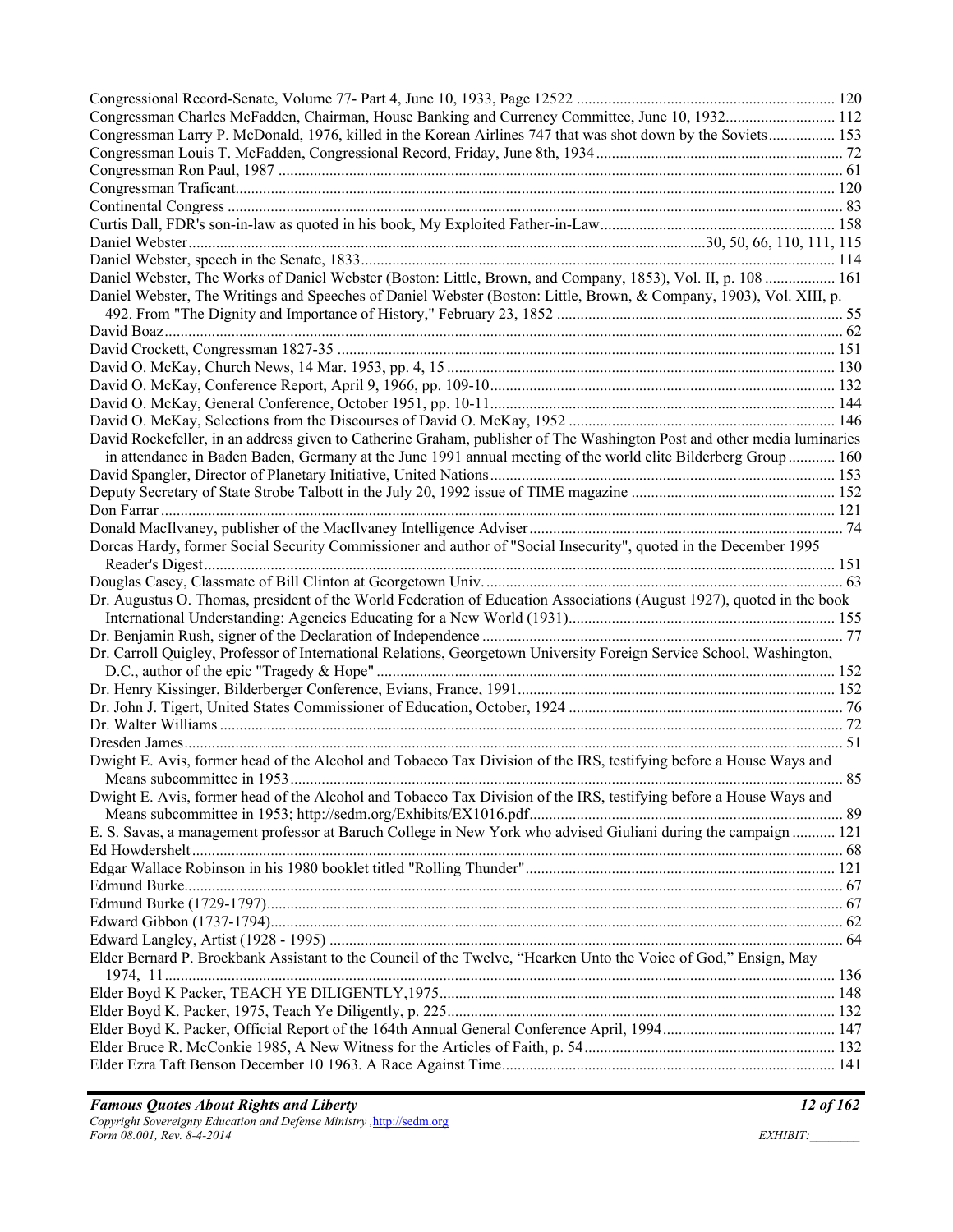| Elder Ezra Taft Benson. Stand Up For Freedom. Assembly Hall at Temple Square, Feb 11, 1966. Given to The Utah Forum                                                                                                                     |  |
|-----------------------------------------------------------------------------------------------------------------------------------------------------------------------------------------------------------------------------------------|--|
| Elder James E. Faust of the Quorum of the Twelve, "A New Civil Religion," Ensign, Oct. 1992, 69A New Civil Religion                                                                                                                     |  |
|                                                                                                                                                                                                                                         |  |
|                                                                                                                                                                                                                                         |  |
| Elder Marion G. Romney, Of the Council of the Twelve, "Satan-The Great Deceiver," Ensign, Jun 1971, 35 137                                                                                                                              |  |
|                                                                                                                                                                                                                                         |  |
| Elder Richard L. Evans, Quorum of the Twelve Apostles that he gave in conjunction with an Independence Day celebration<br>The title of Elder Evans's brief address is "Thank God for Freedom." (From the Crossroads, New York: Harper & |  |
|                                                                                                                                                                                                                                         |  |
|                                                                                                                                                                                                                                         |  |
|                                                                                                                                                                                                                                         |  |
|                                                                                                                                                                                                                                         |  |
|                                                                                                                                                                                                                                         |  |
|                                                                                                                                                                                                                                         |  |
| Encyclical Centesimus Annus - On the 100th anniversary of Pope Leo XIII's Rerum Novarum, May 1, 1991, n. 12  126                                                                                                                        |  |
|                                                                                                                                                                                                                                         |  |
|                                                                                                                                                                                                                                         |  |
|                                                                                                                                                                                                                                         |  |
|                                                                                                                                                                                                                                         |  |
|                                                                                                                                                                                                                                         |  |
|                                                                                                                                                                                                                                         |  |
|                                                                                                                                                                                                                                         |  |
|                                                                                                                                                                                                                                         |  |
|                                                                                                                                                                                                                                         |  |
|                                                                                                                                                                                                                                         |  |
|                                                                                                                                                                                                                                         |  |
| Excerpt from A Memorial to be Addressed to the House of Bishops and the House of Clerical and Lay Deputies of the                                                                                                                       |  |
|                                                                                                                                                                                                                                         |  |
|                                                                                                                                                                                                                                         |  |
|                                                                                                                                                                                                                                         |  |
| Excerpt from article entitled "New World Order Pledged to Jews," in The New York Times (October 1940) 155                                                                                                                               |  |
| Ezra Taft Benson of the Quorum of the Twelve Apostles, in Conference Report, October 1961, p. 69–72 138                                                                                                                                 |  |
|                                                                                                                                                                                                                                         |  |
|                                                                                                                                                                                                                                         |  |
|                                                                                                                                                                                                                                         |  |
|                                                                                                                                                                                                                                         |  |
|                                                                                                                                                                                                                                         |  |
|                                                                                                                                                                                                                                         |  |
|                                                                                                                                                                                                                                         |  |
|                                                                                                                                                                                                                                         |  |
|                                                                                                                                                                                                                                         |  |
|                                                                                                                                                                                                                                         |  |
|                                                                                                                                                                                                                                         |  |
|                                                                                                                                                                                                                                         |  |
|                                                                                                                                                                                                                                         |  |
|                                                                                                                                                                                                                                         |  |
|                                                                                                                                                                                                                                         |  |
| First Amendment Law in a Nutshell, Second Edition, pp. 266-267, Jerome A Barron, West Group, 2000; ISBN 0-314-                                                                                                                          |  |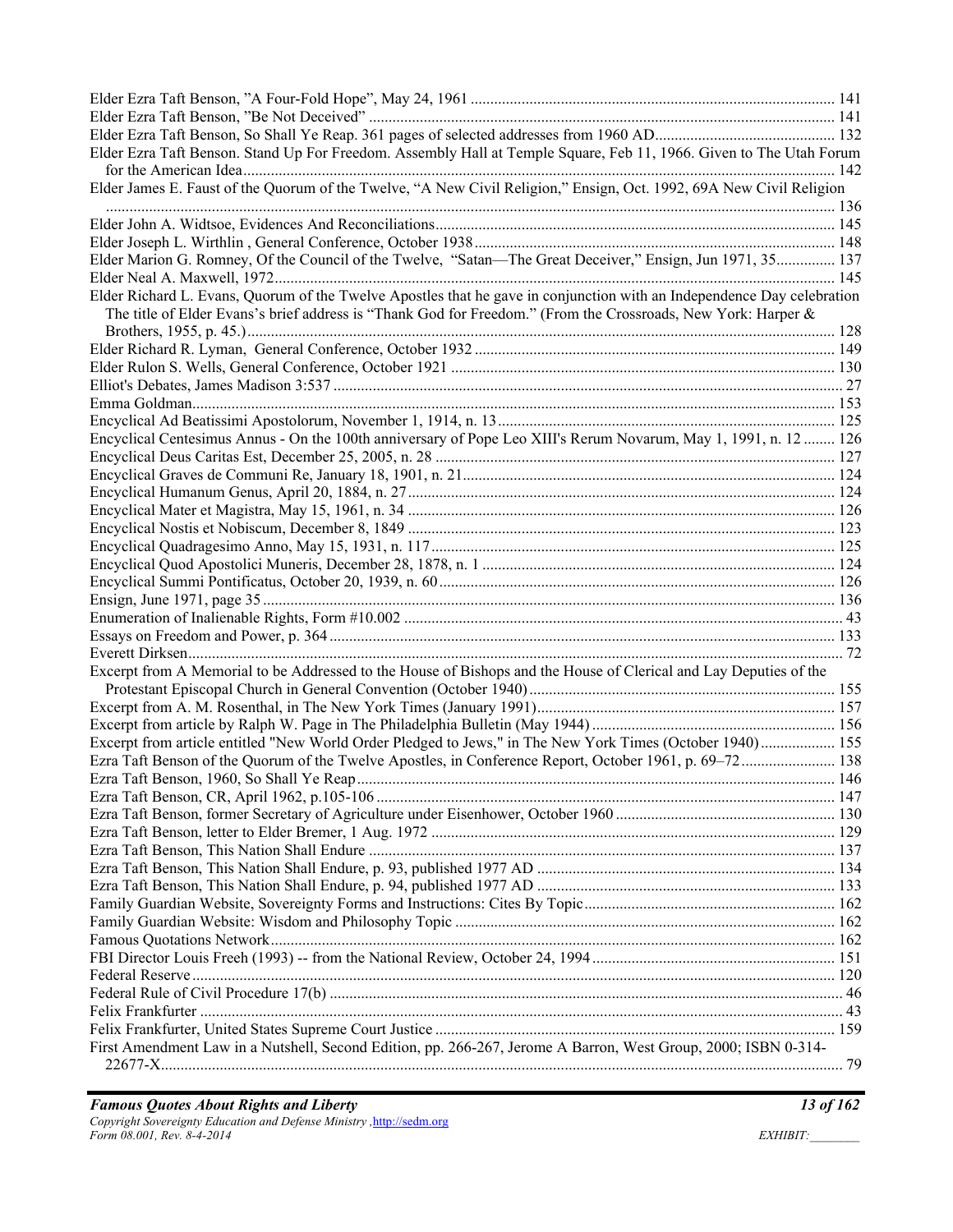| First Bunker Hill Oration, Daniel Webster [inscribed on a bronze plaque on the quarterdeck of the USS Bunker Hill, CG-52 |  |
|--------------------------------------------------------------------------------------------------------------------------|--|
| First Presidency 1941 (Heber J. Grant, J. Reuben Clark, Jr., David O. McKay in a Letter to the Treasury from the LDS     |  |
|                                                                                                                          |  |
|                                                                                                                          |  |
|                                                                                                                          |  |
|                                                                                                                          |  |
|                                                                                                                          |  |
|                                                                                                                          |  |
|                                                                                                                          |  |
|                                                                                                                          |  |
|                                                                                                                          |  |
|                                                                                                                          |  |
|                                                                                                                          |  |
|                                                                                                                          |  |
|                                                                                                                          |  |
|                                                                                                                          |  |
| Former Secretary of Agriculture Ezra Taft Benson at a BYU Devotional, October 25, 1966 entitled "Our Immediate           |  |
|                                                                                                                          |  |
|                                                                                                                          |  |
|                                                                                                                          |  |
|                                                                                                                          |  |
|                                                                                                                          |  |
|                                                                                                                          |  |
|                                                                                                                          |  |
|                                                                                                                          |  |
|                                                                                                                          |  |
|                                                                                                                          |  |
|                                                                                                                          |  |
|                                                                                                                          |  |
|                                                                                                                          |  |
|                                                                                                                          |  |
|                                                                                                                          |  |
| Fundamental Constitutions of Pennsylvania, 1682. Written by William Penn, founder of the colony of Pennsylvania 58       |  |
|                                                                                                                          |  |
|                                                                                                                          |  |
|                                                                                                                          |  |
|                                                                                                                          |  |
|                                                                                                                          |  |
|                                                                                                                          |  |
|                                                                                                                          |  |
|                                                                                                                          |  |
|                                                                                                                          |  |
|                                                                                                                          |  |
|                                                                                                                          |  |
|                                                                                                                          |  |
|                                                                                                                          |  |
|                                                                                                                          |  |
|                                                                                                                          |  |
|                                                                                                                          |  |
|                                                                                                                          |  |
|                                                                                                                          |  |
|                                                                                                                          |  |
|                                                                                                                          |  |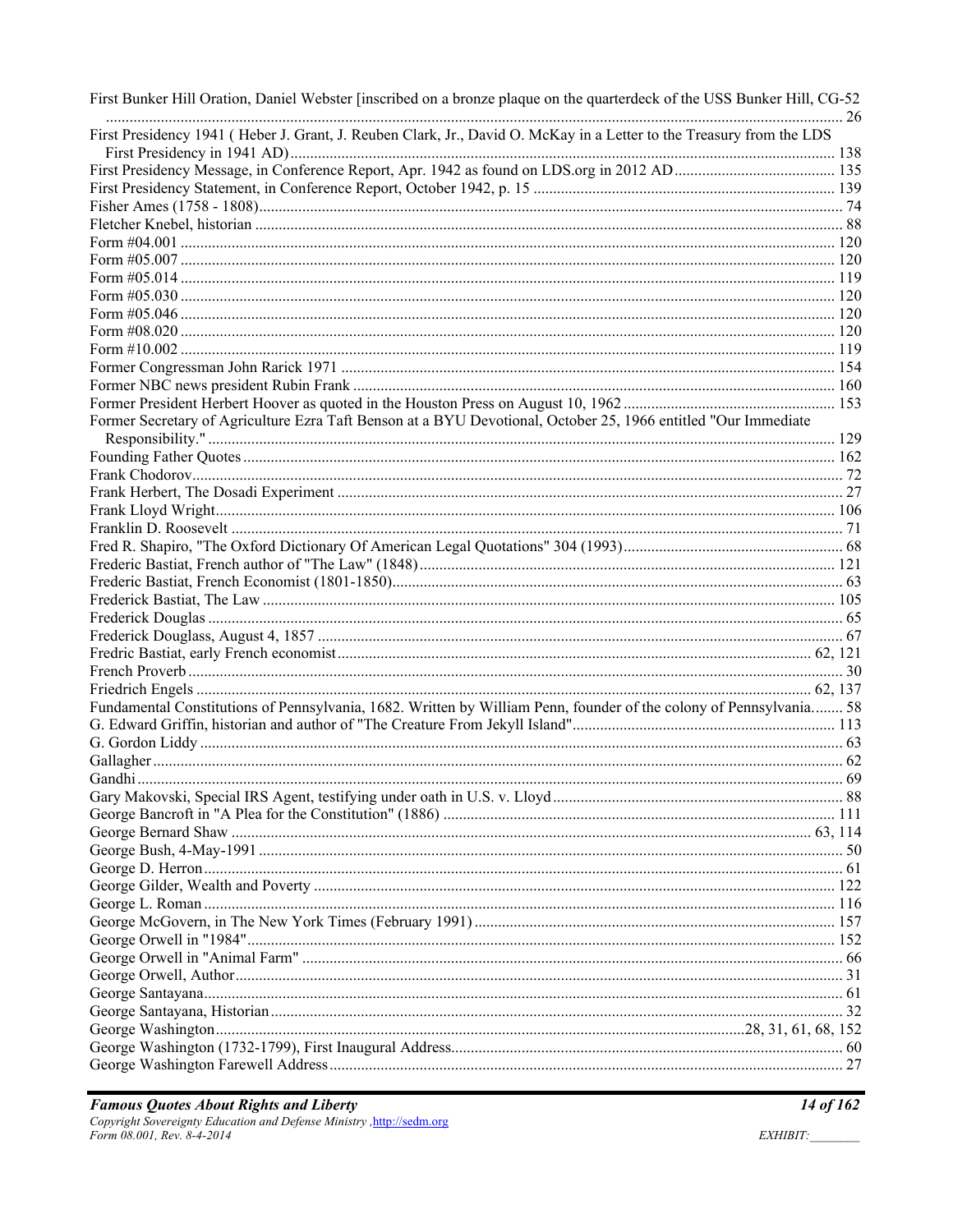| George Washington, Commanding General of the Continental Army, Father of Our Country and First President of the            |  |
|----------------------------------------------------------------------------------------------------------------------------|--|
|                                                                                                                            |  |
|                                                                                                                            |  |
|                                                                                                                            |  |
|                                                                                                                            |  |
|                                                                                                                            |  |
| George Washington, The Writings of George Washington, John C. Fitzpatrick, editor (Washington, D.C.: U.S. Government       |  |
| George Washington, The Writings of George Washington, John C. Fitzpatrick, editor (Washington: U. S. Government            |  |
|                                                                                                                            |  |
|                                                                                                                            |  |
|                                                                                                                            |  |
|                                                                                                                            |  |
|                                                                                                                            |  |
| Gov. Nelson Rockefeller of New York, in an article entitled "Rockefeller Bids Free Lands Unite: Calls at Harvard for Drive |  |
|                                                                                                                            |  |
|                                                                                                                            |  |
|                                                                                                                            |  |
|                                                                                                                            |  |
|                                                                                                                            |  |
| Greenspan, Alan: "Gold and Economic Freedom;" in Rand, Ayn; Capitalism: the Unknown Ideal; Signet Books, 1967; pp.         |  |
| Greenspan, Alan; "Gold and Economic Freedom", Rand, Ayn; Capitalism: the Unknown Ideal; Signet Books, 1967; pp. 96-        |  |
|                                                                                                                            |  |
|                                                                                                                            |  |
|                                                                                                                            |  |
|                                                                                                                            |  |
|                                                                                                                            |  |
|                                                                                                                            |  |
|                                                                                                                            |  |
|                                                                                                                            |  |
|                                                                                                                            |  |
|                                                                                                                            |  |
|                                                                                                                            |  |
|                                                                                                                            |  |
|                                                                                                                            |  |
|                                                                                                                            |  |
| Heber C. Kimball, First Counselor in the First Presidency, 13 Aug. 1853, in Journal of Discourses, vol. 2, p. 105  140     |  |
|                                                                                                                            |  |
|                                                                                                                            |  |
|                                                                                                                            |  |
|                                                                                                                            |  |
|                                                                                                                            |  |
| Henry Kissinger in an address to the Bilderberg meeting at Evian, France, May 21, 1992. Transcribed from a tape recording  |  |
|                                                                                                                            |  |
|                                                                                                                            |  |
|                                                                                                                            |  |
|                                                                                                                            |  |
|                                                                                                                            |  |
|                                                                                                                            |  |
|                                                                                                                            |  |
|                                                                                                                            |  |
|                                                                                                                            |  |
|                                                                                                                            |  |
|                                                                                                                            |  |
|                                                                                                                            |  |
|                                                                                                                            |  |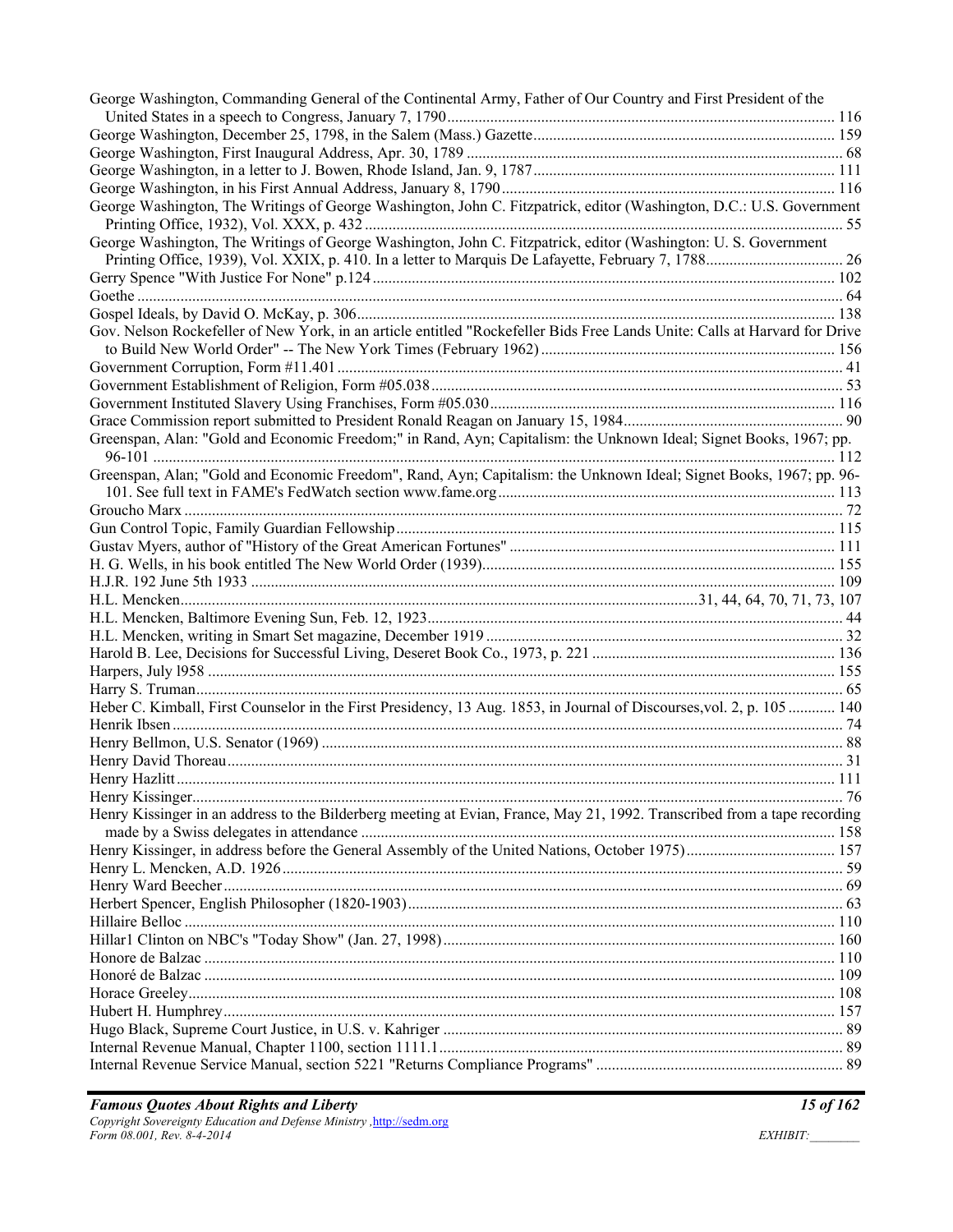| J. Reuben Clark, Jr., First Counselor in the First Presidency, in Conference Report, October 1941, p. 16  140                                                                                                                         |  |
|---------------------------------------------------------------------------------------------------------------------------------------------------------------------------------------------------------------------------------------|--|
| J. Reuben Clark, Jr., First Counselor in the First Presidency, in Deseret News, "Church Section," 25 Sept. 1949, pp. 2, 15                                                                                                            |  |
| J. Reuben Clark, Jr., First Counselor in the First Presidency, in Deseret News, "Church Section," 25 September 1949, pp. 2,                                                                                                           |  |
| J. Reuben Clark, Jr., First Counselor in the First Presidency, The Improvement Era, vol. 43, no. 7 (July 1940), p. 444  140                                                                                                           |  |
|                                                                                                                                                                                                                                       |  |
|                                                                                                                                                                                                                                       |  |
|                                                                                                                                                                                                                                       |  |
|                                                                                                                                                                                                                                       |  |
|                                                                                                                                                                                                                                       |  |
|                                                                                                                                                                                                                                       |  |
|                                                                                                                                                                                                                                       |  |
|                                                                                                                                                                                                                                       |  |
| James E. Faust, Second Counselor in the First Presidency, "The Forces That Will Save Us," Liahona, Jan 2007, 2-7 136                                                                                                                  |  |
|                                                                                                                                                                                                                                       |  |
|                                                                                                                                                                                                                                       |  |
|                                                                                                                                                                                                                                       |  |
|                                                                                                                                                                                                                                       |  |
| James Madison, The Records of the Federal Convention of 1787, Max Farrand, editor (New Haven: Yale University Press,                                                                                                                  |  |
|                                                                                                                                                                                                                                       |  |
| James Wilson, The Works of the Honourable James Wilson (Philadelphia: Bronson and Chauncey, 1804), Vol. I, p.                                                                                                                         |  |
|                                                                                                                                                                                                                                       |  |
|                                                                                                                                                                                                                                       |  |
| Jean-Jacques Rousseau - (1712-1778) Political philosopher, educationist and essayist -Source: The Social Contract  64                                                                                                                 |  |
|                                                                                                                                                                                                                                       |  |
|                                                                                                                                                                                                                                       |  |
|                                                                                                                                                                                                                                       |  |
|                                                                                                                                                                                                                                       |  |
|                                                                                                                                                                                                                                       |  |
|                                                                                                                                                                                                                                       |  |
|                                                                                                                                                                                                                                       |  |
|                                                                                                                                                                                                                                       |  |
| John Adams, The Papers of John Adams, Robert J. Taylor, ed. (Cambridge: Belknap Press, 1977), Vol. 1, p. 81 160<br>John Adams, The Works of John Adams, Second President of the United States, Charles Francis Adams, editor (Boston: |  |
| John Adams, The Works of John Adams, Second President of the United States, Charles Francis Adams, editor (Boston:                                                                                                                    |  |
|                                                                                                                                                                                                                                       |  |
| John Adams, The Works of John Adams, Second President of the United States, Charles Francis Adams, editor (Boston:                                                                                                                    |  |
|                                                                                                                                                                                                                                       |  |
|                                                                                                                                                                                                                                       |  |
|                                                                                                                                                                                                                                       |  |
| John Danforth, Republican Senator from Missouri, in an interview in The Arizona Republic on April 22, 1992 71                                                                                                                         |  |
|                                                                                                                                                                                                                                       |  |
|                                                                                                                                                                                                                                       |  |
|                                                                                                                                                                                                                                       |  |
|                                                                                                                                                                                                                                       |  |
| John Jay, The Correspondence and Public Papers of John Jay, Henry P. Johnston, ed. (New York: G.P. Putnams Sons,                                                                                                                      |  |
| John Jay, The Correspondence and Public Papers of John Jay, Henry P. Johnston, ed. (New York: G.P. Putnams Sons,                                                                                                                      |  |
|                                                                                                                                                                                                                                       |  |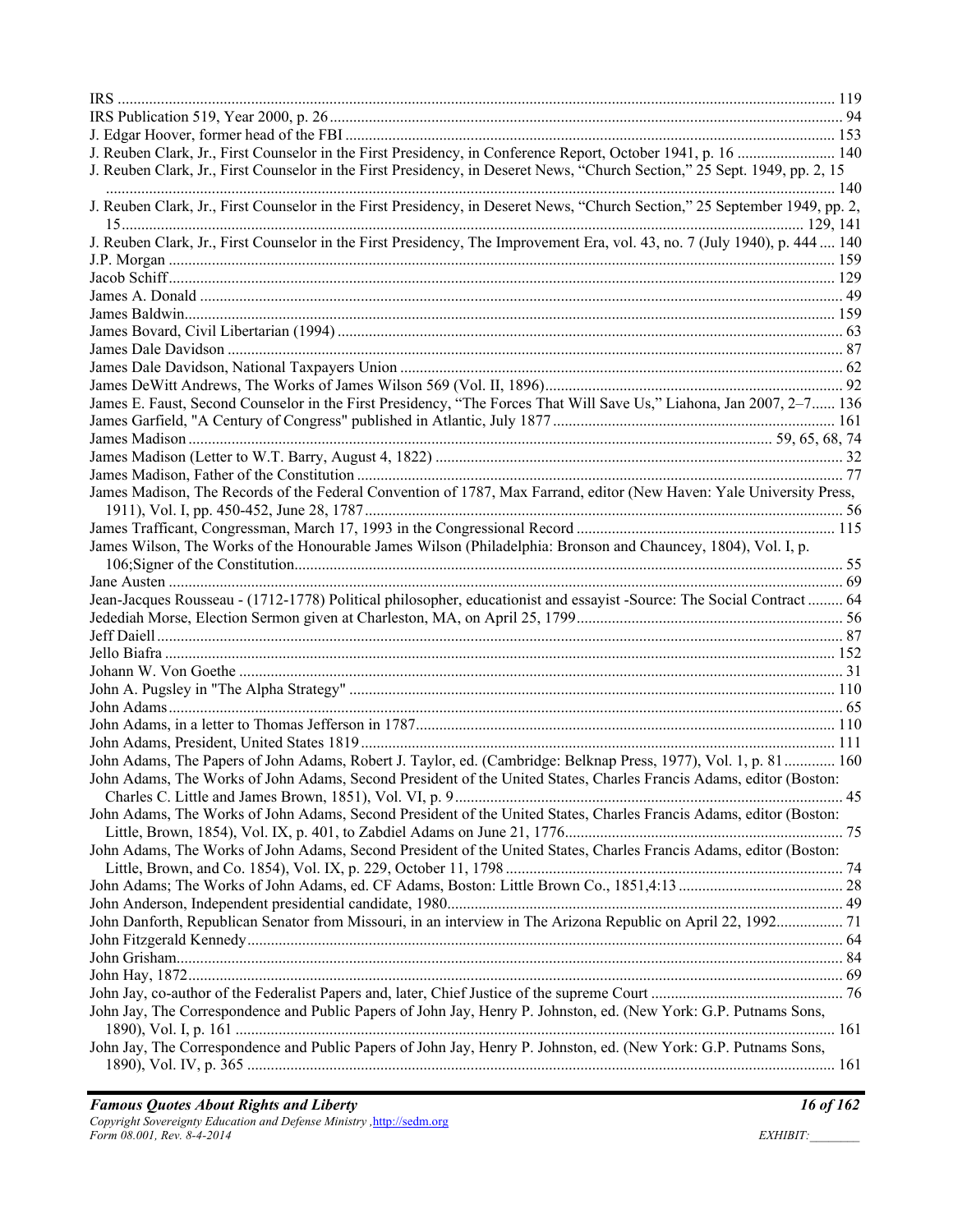| John Maynard Keynes, economist and author of "The Economic Consequences Of The Peace" (1920) 112                                                                                                                                            |  |
|---------------------------------------------------------------------------------------------------------------------------------------------------------------------------------------------------------------------------------------------|--|
|                                                                                                                                                                                                                                             |  |
|                                                                                                                                                                                                                                             |  |
|                                                                                                                                                                                                                                             |  |
| John Quincy Adams, Letters of John Quincy Adams, to His Son, on the Bible and Its Teachings (Auburn: James M. Alden,                                                                                                                        |  |
| John Sherman, protege of the Rothschild banking family, in a letter sent in 1863 to New York Bankers, Ikleheimer, Morton,                                                                                                                   |  |
|                                                                                                                                                                                                                                             |  |
|                                                                                                                                                                                                                                             |  |
| John Swinton, former chief of staff for the New York Times, when asked in 1953 to give a simple toast before the New                                                                                                                        |  |
| York Press Club, stunned a roomful of admiring peers into total silence with the preceding remarks (as reported in the<br>January, 1993 issue of The National Educator, and also quoted in the book "Pure Sociology" by Professor Lester T. |  |
|                                                                                                                                                                                                                                             |  |
|                                                                                                                                                                                                                                             |  |
|                                                                                                                                                                                                                                             |  |
|                                                                                                                                                                                                                                             |  |
|                                                                                                                                                                                                                                             |  |
|                                                                                                                                                                                                                                             |  |
|                                                                                                                                                                                                                                             |  |
|                                                                                                                                                                                                                                             |  |
|                                                                                                                                                                                                                                             |  |
|                                                                                                                                                                                                                                             |  |
| Judge Learned Hand, from "The Deficiencies of Trials to Reach the Heart of the Matter", in 3 "Lectures On Legal Topics"                                                                                                                     |  |
|                                                                                                                                                                                                                                             |  |
|                                                                                                                                                                                                                                             |  |
|                                                                                                                                                                                                                                             |  |
|                                                                                                                                                                                                                                             |  |
|                                                                                                                                                                                                                                             |  |
|                                                                                                                                                                                                                                             |  |
|                                                                                                                                                                                                                                             |  |
|                                                                                                                                                                                                                                             |  |
|                                                                                                                                                                                                                                             |  |
|                                                                                                                                                                                                                                             |  |
|                                                                                                                                                                                                                                             |  |
|                                                                                                                                                                                                                                             |  |
|                                                                                                                                                                                                                                             |  |
|                                                                                                                                                                                                                                             |  |
|                                                                                                                                                                                                                                             |  |
|                                                                                                                                                                                                                                             |  |
|                                                                                                                                                                                                                                             |  |
|                                                                                                                                                                                                                                             |  |
|                                                                                                                                                                                                                                             |  |
|                                                                                                                                                                                                                                             |  |
| M. C. Alexander, Executive Secretary of the American Association for International Conciliation, in a subscription letter                                                                                                                   |  |
|                                                                                                                                                                                                                                             |  |
|                                                                                                                                                                                                                                             |  |
|                                                                                                                                                                                                                                             |  |
|                                                                                                                                                                                                                                             |  |
|                                                                                                                                                                                                                                             |  |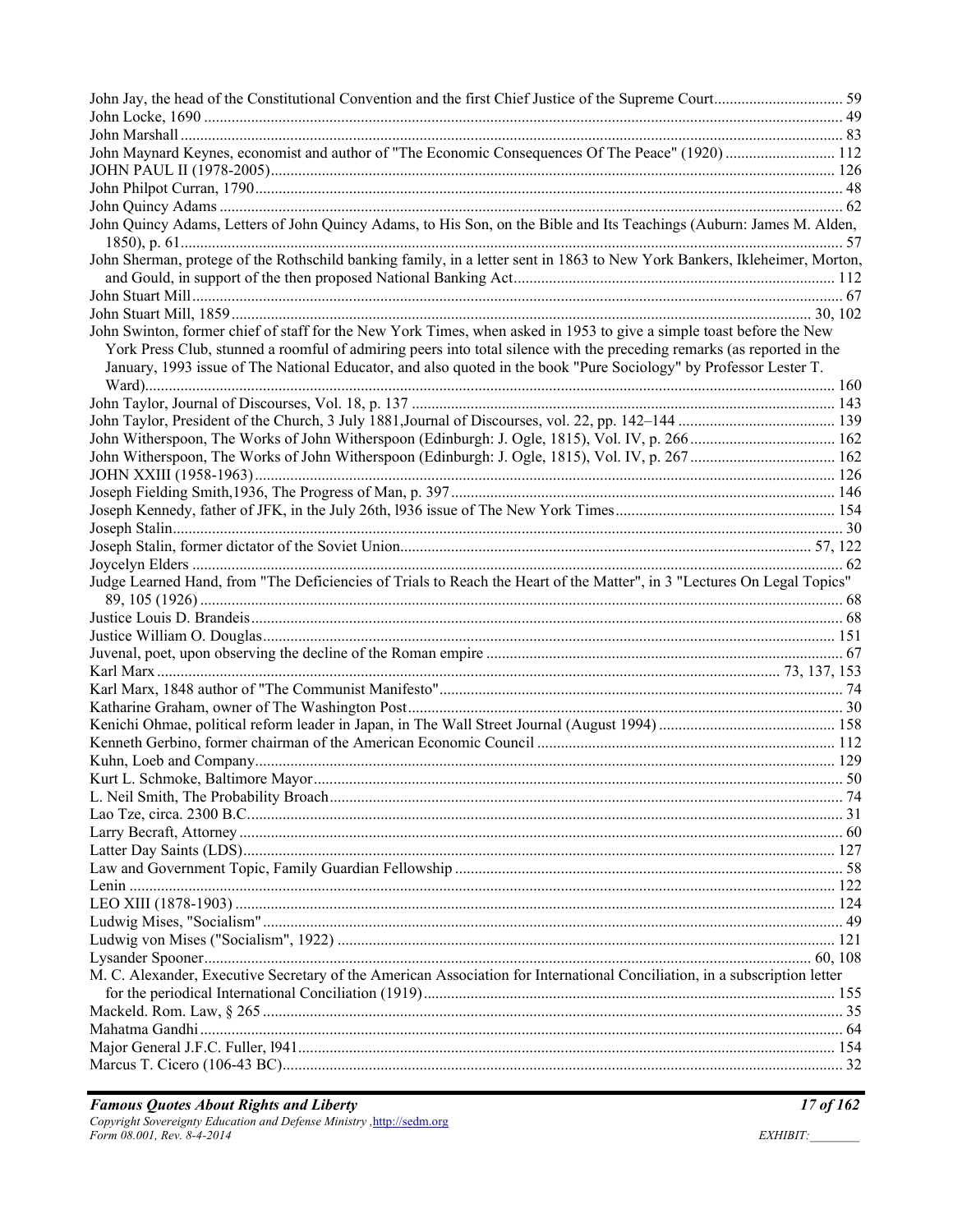| Matthias Burnett, Pastor of the First Baptist Church in Norwalk, An Election Sermon, Preached at Hartford, on the Day of |  |
|--------------------------------------------------------------------------------------------------------------------------|--|
|                                                                                                                          |  |
|                                                                                                                          |  |
|                                                                                                                          |  |
|                                                                                                                          |  |
|                                                                                                                          |  |
|                                                                                                                          |  |
|                                                                                                                          |  |
|                                                                                                                          |  |
|                                                                                                                          |  |
|                                                                                                                          |  |
|                                                                                                                          |  |
|                                                                                                                          |  |
|                                                                                                                          |  |
|                                                                                                                          |  |
|                                                                                                                          |  |
|                                                                                                                          |  |
|                                                                                                                          |  |
|                                                                                                                          |  |
|                                                                                                                          |  |
|                                                                                                                          |  |
|                                                                                                                          |  |
| New CFR president Les Celb (former editor of The New York Times), May 4, 1993 on the "Charlie Rose Show"  159            |  |
|                                                                                                                          |  |
|                                                                                                                          |  |
|                                                                                                                          |  |
|                                                                                                                          |  |
| Nikita Kruschev, Premiere of the former Soviet Union, 3-1/2 months before his first visit to the United States 122       |  |
|                                                                                                                          |  |
| Noah Webster, History of the United States, "Advice to the Young" (New Haven: Durrie & Peck, 1832), pp. 338-340, par.    |  |
|                                                                                                                          |  |
| Noah Webster, Letters to a Young Gentleman Commencing His Education to Which is Subjoined a Brief History of the         |  |
|                                                                                                                          |  |
| Noah Webster, Letters to a Young Gentleman Commencing His Education to which is subjoined a Brief History of the         |  |
|                                                                                                                          |  |
|                                                                                                                          |  |
|                                                                                                                          |  |
|                                                                                                                          |  |
|                                                                                                                          |  |
|                                                                                                                          |  |
|                                                                                                                          |  |
|                                                                                                                          |  |
|                                                                                                                          |  |
|                                                                                                                          |  |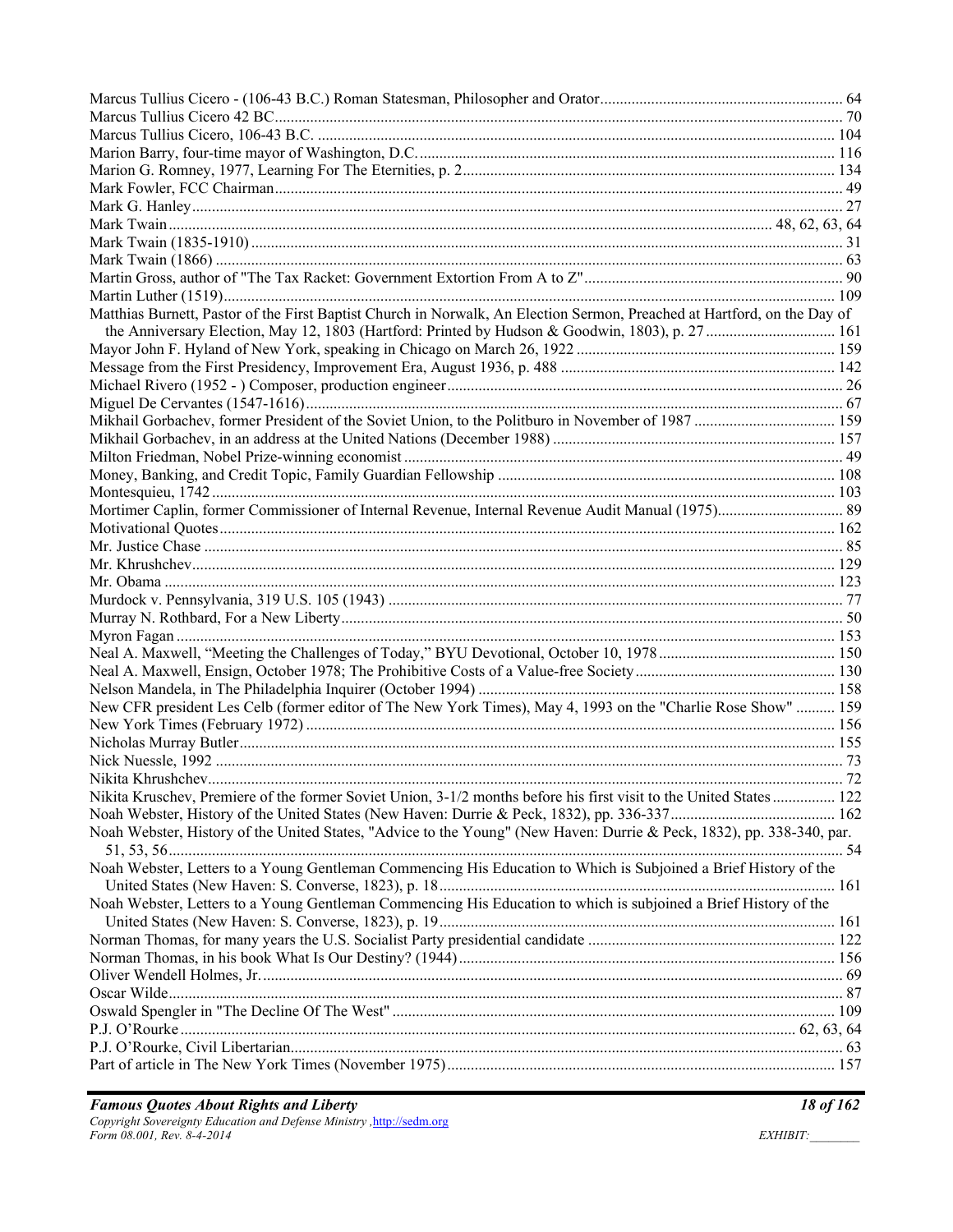| Part of full-page advertisement by the government of Morocco in The New York Times (April 1994)  158                   |  |
|------------------------------------------------------------------------------------------------------------------------|--|
|                                                                                                                        |  |
|                                                                                                                        |  |
|                                                                                                                        |  |
|                                                                                                                        |  |
|                                                                                                                        |  |
| Pennsylvania Supreme Court, 1824. Updegraph v. Commonwealth; 11 Serg. & R. 393, 406 (Sup.Ct. Penn. 1824)  55           |  |
|                                                                                                                        |  |
|                                                                                                                        |  |
|                                                                                                                        |  |
| Peterson, E. H. (2005). The Message: the Bible in contemporary language (Mt 23:13-39). Colorado Springs, CO:           |  |
|                                                                                                                        |  |
|                                                                                                                        |  |
|                                                                                                                        |  |
|                                                                                                                        |  |
|                                                                                                                        |  |
|                                                                                                                        |  |
|                                                                                                                        |  |
| Practical Usage of Religion, Elder Stephen L Richards Of the Council of the Twelve Apostlesm Conference Report,        |  |
|                                                                                                                        |  |
|                                                                                                                        |  |
|                                                                                                                        |  |
|                                                                                                                        |  |
|                                                                                                                        |  |
|                                                                                                                        |  |
|                                                                                                                        |  |
|                                                                                                                        |  |
|                                                                                                                        |  |
|                                                                                                                        |  |
| President David O. McKay, Selections from the Discourses of David O. McKay (Gospel Ideals, p. 273)  142                |  |
|                                                                                                                        |  |
|                                                                                                                        |  |
|                                                                                                                        |  |
| President Ezra Taft Benson, President of the Council of the Twelve "Jesus Christ—Gifts and Expectations," New Era, May |  |
|                                                                                                                        |  |
| President Ezra Taft Benson, President of the Quorum of the Twelve Apostles "Prepare Yourself for the Great Day of the  |  |
|                                                                                                                        |  |
|                                                                                                                        |  |
|                                                                                                                        |  |
|                                                                                                                        |  |
| President Franklin Delano Roosevelt, November 23, 1933 in a letter to Colonel Edward Mandell House  113                |  |
| President George Albert Smith, Prophets, Principles and National Survival, p. 343 [compiled by Jay Newquist], CR-      |  |
|                                                                                                                        |  |
| President George Albert Smith, The Teachings of George Albert Smith, Bookcraft, Salt Lake City, [1996], p. 171  143    |  |
|                                                                                                                        |  |
|                                                                                                                        |  |
|                                                                                                                        |  |
|                                                                                                                        |  |
|                                                                                                                        |  |
|                                                                                                                        |  |
|                                                                                                                        |  |
|                                                                                                                        |  |
|                                                                                                                        |  |
|                                                                                                                        |  |
|                                                                                                                        |  |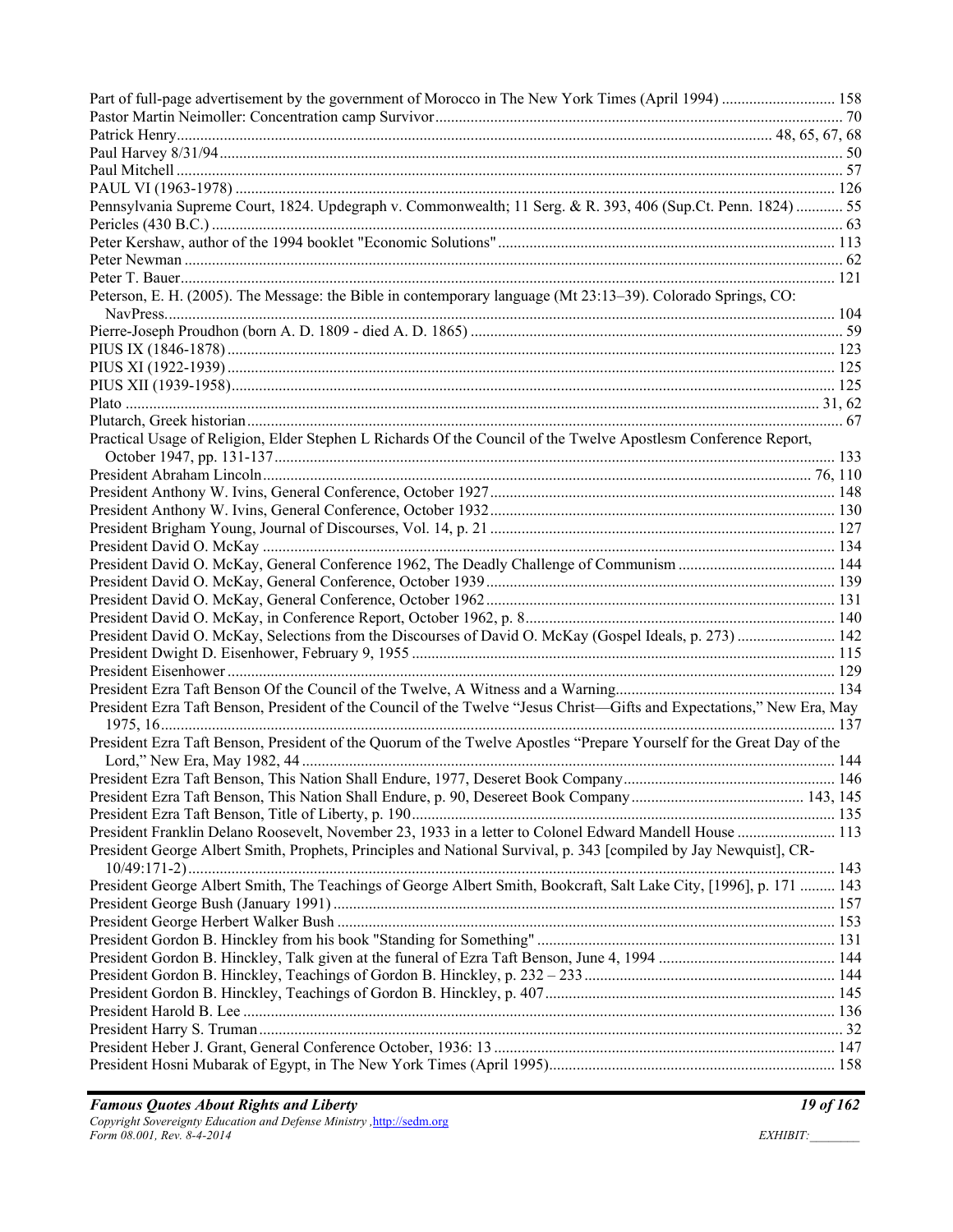| President Marion G. Romney Second Counselor in the First Presidency, The Message: America's Promise, New Era, Mar         |  |
|---------------------------------------------------------------------------------------------------------------------------|--|
| President Marion G. Romney, Council of the Twelve; (Speeches of the Year, Brigham Young University Press, 1957, pp.       |  |
|                                                                                                                           |  |
|                                                                                                                           |  |
|                                                                                                                           |  |
|                                                                                                                           |  |
|                                                                                                                           |  |
|                                                                                                                           |  |
|                                                                                                                           |  |
|                                                                                                                           |  |
|                                                                                                                           |  |
| Professor Arnold Toynbee, in a June 1931 speech before the Institute for the Study of International Affairs in Copenhagen |  |
|                                                                                                                           |  |
| Professors Laurence H. Shoup and William Minter, writing in their study of the CFR, "Imperial Brain Trust: The CFR and    |  |
|                                                                                                                           |  |
|                                                                                                                           |  |
|                                                                                                                           |  |
|                                                                                                                           |  |
|                                                                                                                           |  |
|                                                                                                                           |  |
|                                                                                                                           |  |
| Readings on the History and System of the Common Law, Second Edition, Roscoe Pound, 1925, p. 4 103                        |  |
|                                                                                                                           |  |
| Report of the Committee on American Citizenship, presented at the meeting of the American Bar Association, Denver,        |  |
|                                                                                                                           |  |
| Report of the Subcommittee on the Constitution of the Committee on the Judiciary, United States Senate, 97th Congress,    |  |
|                                                                                                                           |  |
| Repudiation of Dollar Diplomacy, Woodrow Wilson, American Journal of International Law, Vol. VII, pp. 338-399  115        |  |
|                                                                                                                           |  |
|                                                                                                                           |  |
|                                                                                                                           |  |
|                                                                                                                           |  |
|                                                                                                                           |  |
| Richard A. Falk, in an article entitled "Toward a New World Order: Modest Methods and Drastic Visions," in the book On    |  |
|                                                                                                                           |  |
|                                                                                                                           |  |
| Richard Henry Lee, The Letters of Richard Henry Lee, James Curtis Ballagh, editor (New York: The MacMillan Company,       |  |
|                                                                                                                           |  |
|                                                                                                                           |  |
|                                                                                                                           |  |
|                                                                                                                           |  |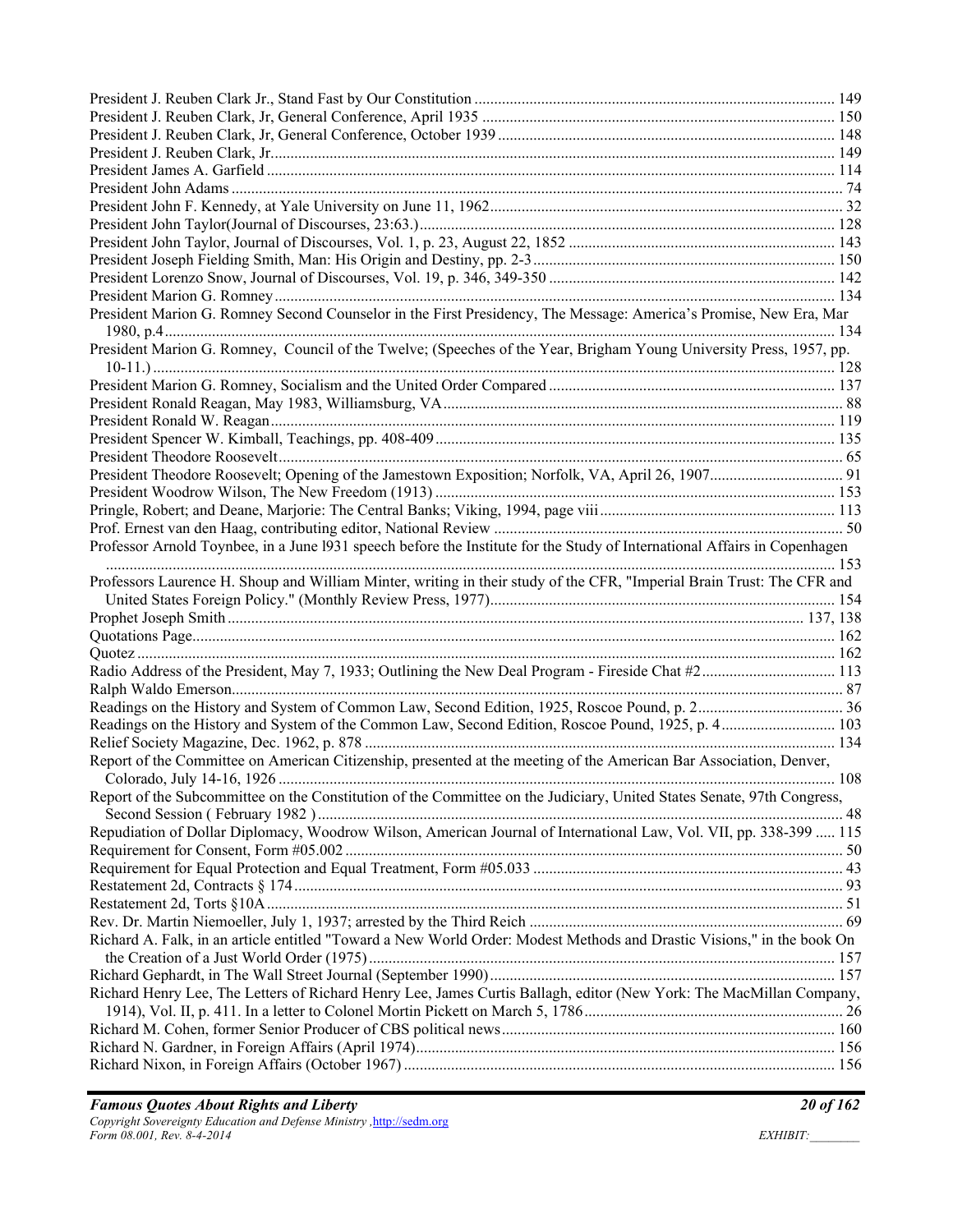| Robert Hemphill, Federal Reserve Bank in Atlanta, in foreword to "100% Money" by Irving Fisher  109                   |  |
|-----------------------------------------------------------------------------------------------------------------------|--|
|                                                                                                                       |  |
|                                                                                                                       |  |
| Robert Winthrop, Addresses and Speeches on Various Occasions (Boston: Little, Brown & Co., 1852), p. 172 from his     |  |
|                                                                                                                       |  |
| Robert Winthrop, To the Annual Meeting of the Massachusetts Bible Society, Boston, Mass; May 28, 1849  57             |  |
|                                                                                                                       |  |
|                                                                                                                       |  |
|                                                                                                                       |  |
|                                                                                                                       |  |
|                                                                                                                       |  |
|                                                                                                                       |  |
| Rowan Gaither, former president of the Ford Foundation, in a 1954 statement to Norman Dodd regarding Congressional    |  |
|                                                                                                                       |  |
|                                                                                                                       |  |
|                                                                                                                       |  |
|                                                                                                                       |  |
|                                                                                                                       |  |
|                                                                                                                       |  |
|                                                                                                                       |  |
|                                                                                                                       |  |
| Samuel Adams, The Writings of Samuel Adams, Harry Alonzo Cushing, editor (New York: G.P. Putnam's Sons, 1907),        |  |
| Samuel Adams, The Writings of Samuel Adams, Harry Alonzo Cushing, editor (New York: G.P. Putnam's Sons, 1907),        |  |
|                                                                                                                       |  |
|                                                                                                                       |  |
|                                                                                                                       |  |
|                                                                                                                       |  |
|                                                                                                                       |  |
|                                                                                                                       |  |
|                                                                                                                       |  |
|                                                                                                                       |  |
| Senator William Fulbright, Former chairman of the U.S. Senate Foreign Relations Committee, stated at a 1963 symposium |  |
|                                                                                                                       |  |
|                                                                                                                       |  |
|                                                                                                                       |  |
|                                                                                                                       |  |
|                                                                                                                       |  |
|                                                                                                                       |  |
|                                                                                                                       |  |
| Sir Winston Churchill, "The Sinews of Peace," address at Westminster College, Fulton, Missouri, March 5, 1946  66     |  |
|                                                                                                                       |  |
|                                                                                                                       |  |
|                                                                                                                       |  |
|                                                                                                                       |  |
|                                                                                                                       |  |
|                                                                                                                       |  |
|                                                                                                                       |  |
|                                                                                                                       |  |
|                                                                                                                       |  |
| Statement by Council on Foreign Relations (CFR) member James Warburg to The Senate Foreign Relations Committee on     |  |
|                                                                                                                       |  |
|                                                                                                                       |  |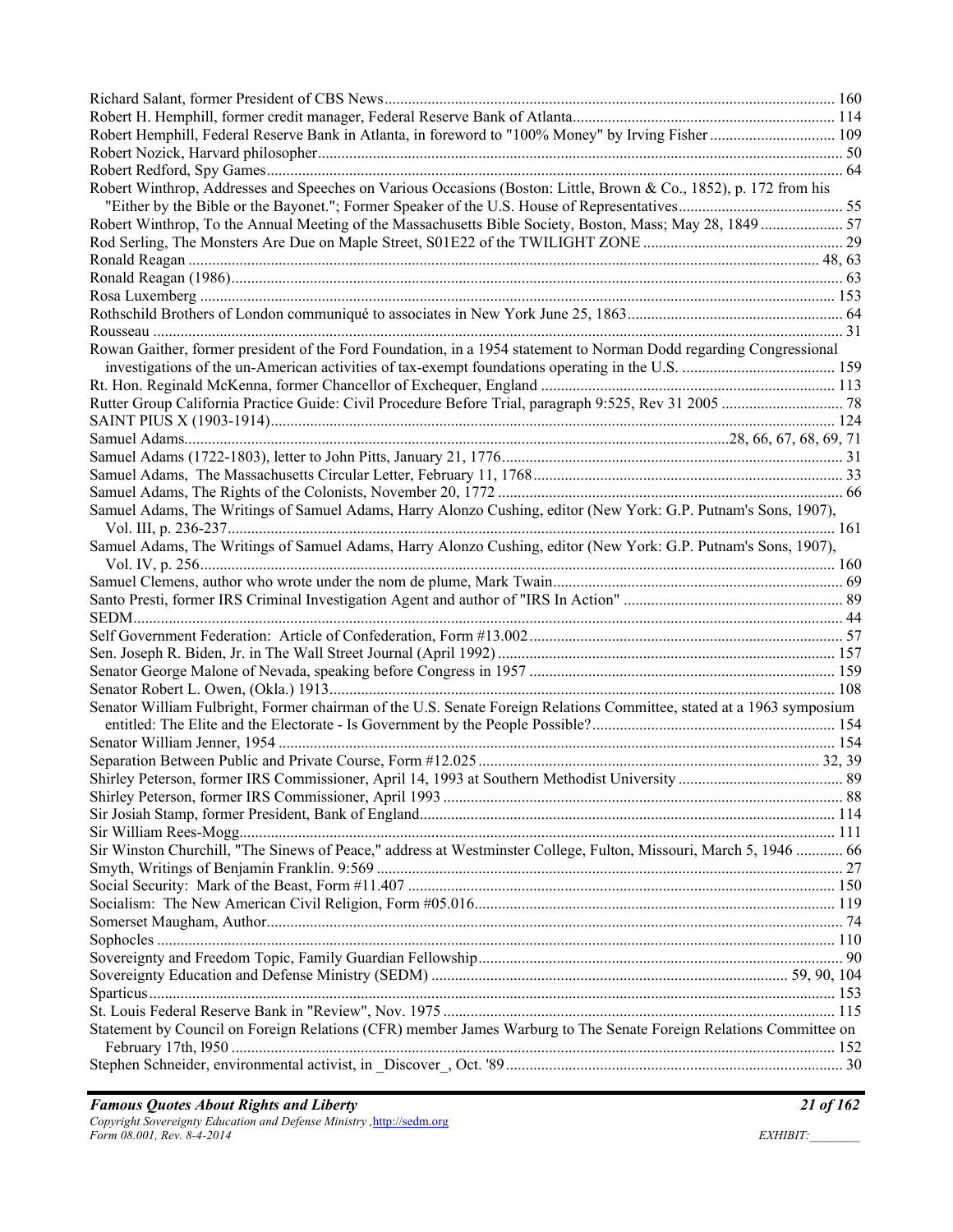| T. Coleman Andrews, Commissioner of Internal Revenue, May 25, 1956 in U.S. News & World Report 121                  |  |
|---------------------------------------------------------------------------------------------------------------------|--|
|                                                                                                                     |  |
|                                                                                                                     |  |
|                                                                                                                     |  |
|                                                                                                                     |  |
|                                                                                                                     |  |
|                                                                                                                     |  |
|                                                                                                                     |  |
| The Declaration of the Federation of the World, produced by the Congress on World Federation, adopted by the        |  |
| Legislatures of North Carolina (1941), New Jersey (1942), Pennsylvania (1943), and possibly other states 155        |  |
| The Free Exercise Boundaries of Permissible Accommodation Under the Establishment Clause, 99 Yale L.J. 1127, 1131   |  |
|                                                                                                                     |  |
|                                                                                                                     |  |
|                                                                                                                     |  |
|                                                                                                                     |  |
|                                                                                                                     |  |
|                                                                                                                     |  |
|                                                                                                                     |  |
|                                                                                                                     |  |
|                                                                                                                     |  |
|                                                                                                                     |  |
|                                                                                                                     |  |
|                                                                                                                     |  |
|                                                                                                                     |  |
|                                                                                                                     |  |
|                                                                                                                     |  |
| Thomas Brissey, St. Simons Island, Georgia, Independent Representative for the Save-A-Patriot Fellowship  69        |  |
|                                                                                                                     |  |
|                                                                                                                     |  |
|                                                                                                                     |  |
|                                                                                                                     |  |
|                                                                                                                     |  |
|                                                                                                                     |  |
|                                                                                                                     |  |
|                                                                                                                     |  |
|                                                                                                                     |  |
|                                                                                                                     |  |
|                                                                                                                     |  |
|                                                                                                                     |  |
|                                                                                                                     |  |
|                                                                                                                     |  |
|                                                                                                                     |  |
|                                                                                                                     |  |
| Thomas Jefferson, letter to Judge Spencer Roane, September 6, 1819. "The Writings of Thomas Jefferson," edited by   |  |
|                                                                                                                     |  |
|                                                                                                                     |  |
| Thomas Jefferson, The Jeffersonian Cyclopedia, John P. Foley, ed. (New York: Funk & Wagnalls Company, 1900), p. 842 |  |
|                                                                                                                     |  |
| Thomas Jefferson, The Writings of Thomas Jefferson, Albert Bergh, editor (Washington, D. C.: Thomas Jefferson       |  |
|                                                                                                                     |  |
| Thomas Jefferson, The Writings of Thomas Jefferson, Albert Bergh, editor (Washington, D. C.: Thomas Jefferson       |  |
|                                                                                                                     |  |
|                                                                                                                     |  |
|                                                                                                                     |  |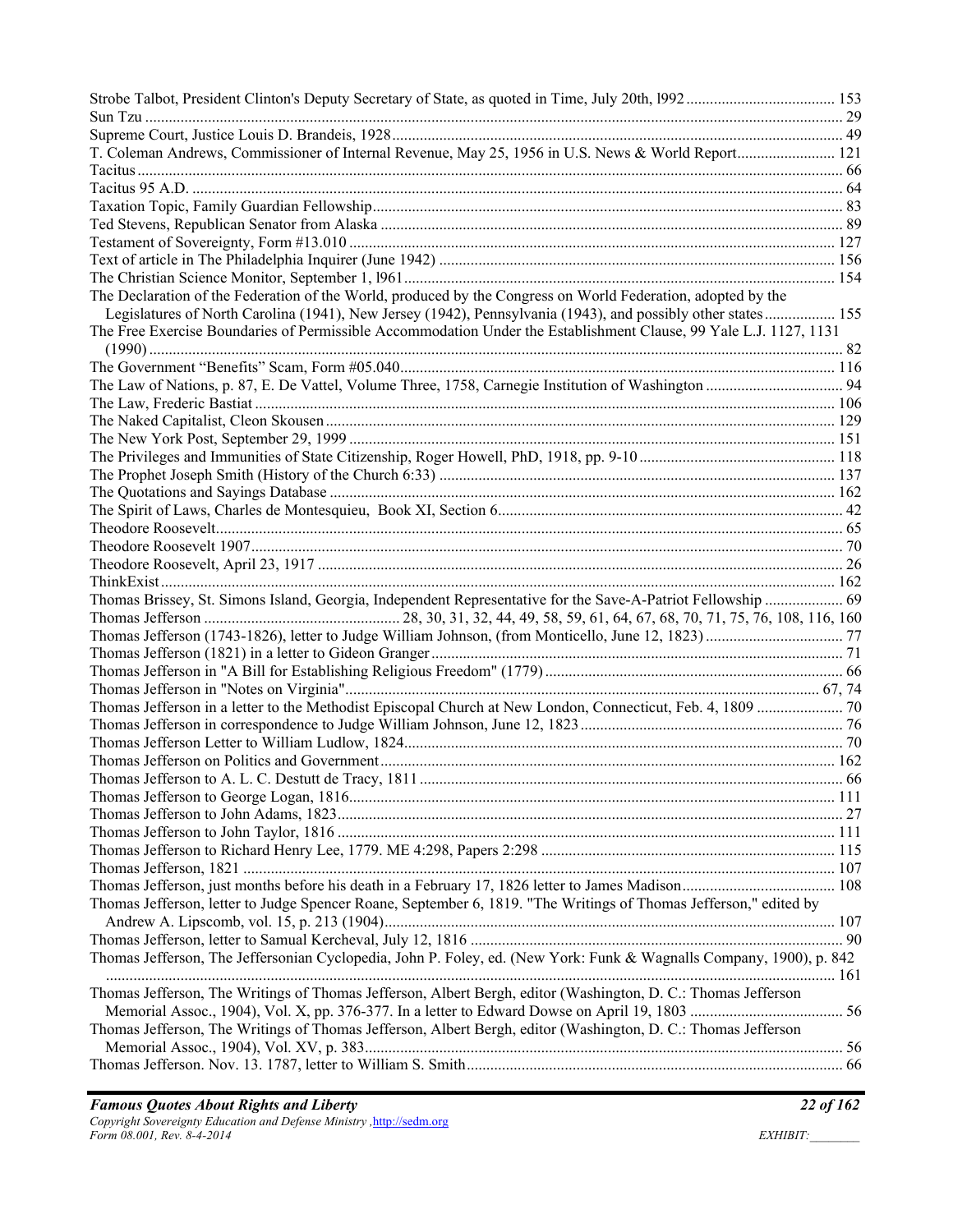| Tragedy and Hope: A History of The World in Our Time (Macmillan Company, 1966,) Professor Carroll Quigley of          |  |
|-----------------------------------------------------------------------------------------------------------------------|--|
|                                                                                                                       |  |
|                                                                                                                       |  |
|                                                                                                                       |  |
| Truman G. Madsen, patriarch of the Provo Utah Sharon East Stake in The Presidents of the Church, p. 372  140          |  |
|                                                                                                                       |  |
|                                                                                                                       |  |
|                                                                                                                       |  |
|                                                                                                                       |  |
|                                                                                                                       |  |
|                                                                                                                       |  |
|                                                                                                                       |  |
|                                                                                                                       |  |
|                                                                                                                       |  |
|                                                                                                                       |  |
|                                                                                                                       |  |
| US District Judge James C. Paine, addressing the Federal Bar Association in Miami, November, 1991 50                  |  |
|                                                                                                                       |  |
|                                                                                                                       |  |
| Vieira, Edwin Jr., "The Federal Reserve System: A Fatal Parasite on the American Body Politic"; National Alliance for |  |
|                                                                                                                       |  |
|                                                                                                                       |  |
|                                                                                                                       |  |
|                                                                                                                       |  |
|                                                                                                                       |  |
|                                                                                                                       |  |
|                                                                                                                       |  |
|                                                                                                                       |  |
|                                                                                                                       |  |
|                                                                                                                       |  |
|                                                                                                                       |  |
| Walter E. Williams, John M. Olin Distinguished Professor of Economics at George Mason University in Fairfax, VA,      |  |
|                                                                                                                       |  |
|                                                                                                                       |  |
|                                                                                                                       |  |
|                                                                                                                       |  |
|                                                                                                                       |  |
|                                                                                                                       |  |
|                                                                                                                       |  |
|                                                                                                                       |  |
|                                                                                                                       |  |
|                                                                                                                       |  |
|                                                                                                                       |  |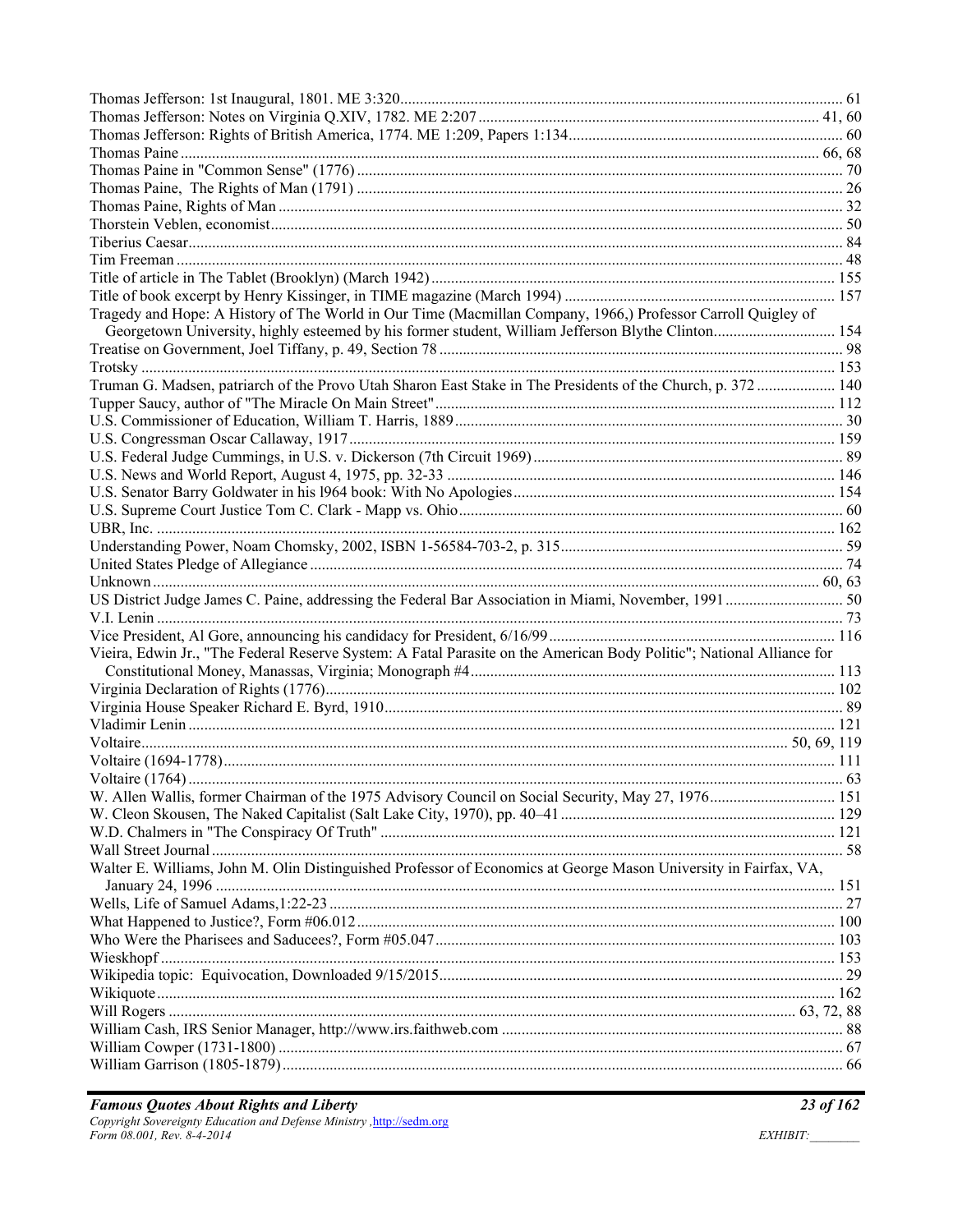#### **Scriptures**

# **Famous Quotes About Rights and Liberty**<br>Copyright Sovereignty Education and Defense Ministry , http://sedm.org<br>Form 08.001, Rev. 8-4-2014